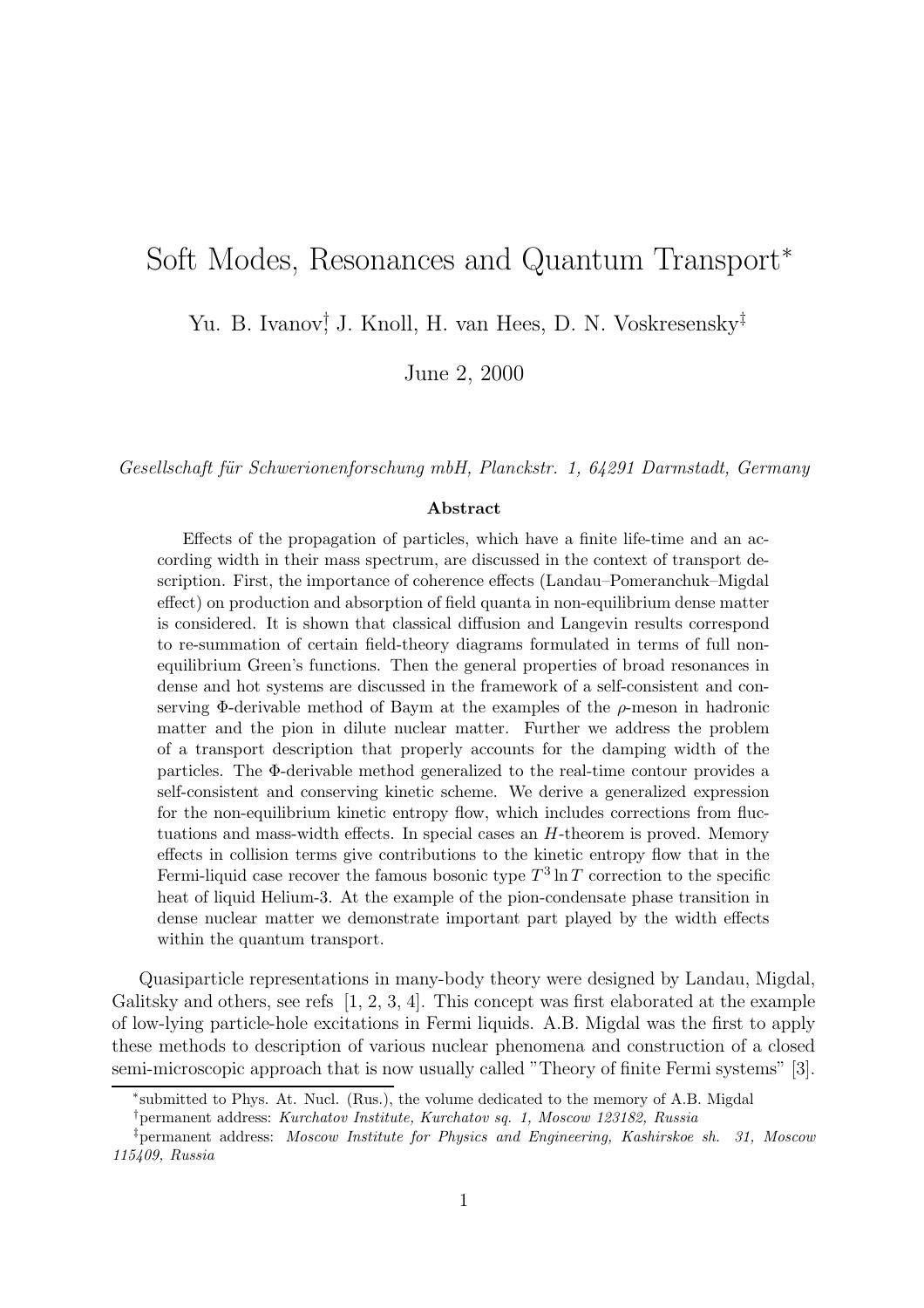The need for explicit treatment of soft modes within this approach stimulated him to generalize this concept to include pion and  $\Delta$  excitations. A.B. Migdal suggested variety of interesting effects like softening of the pion mode in nuclei, pion condensation in dense nuclear and neutron star matter and possible existence of abnormal nuclei glued by pion condensate [5, 6, 7, 8]. These ideas stimulated further development of pion physics with applications to many phenomena in atomic nuclei, neutron stars and heavy-ion collisions, see [8, 9, 10] and refs therein. In this paper we would like to briefly review recent developments of some of the above ideas as applied to heavy-ion physics.

With the aim to describe the collision of two nuclei at intermediate and high energies one is confronted with the fact that the dynamics has to include particles like the inmedium excitation with the pion quantum numbers, as well as the delta and rho-meson resonances with life-times of less than 2 fm/c or equivalently with damping widths above 100 MeV. Also the collisional damping rates deduced from presently used transport codes are of the same order, whereas typical mean temperatures range between 50 to 150 MeV depending on beam energy. Thus, the damping width of most of the constituents in the system can by no means be treated as a perturbation. As a consequence the mass spectrum of the particles in the dense matter is no longer a sharp delta function but rather acquires a width due to collisions and decays. One thus comes to a picture which unifies resonances, which have already a width in vacuum due to decay modes, with the "states" of particles in dense matter, which obtain a width due to collisions (collisional broadening). Landau, Pomeranchuk and Migdal were first to demonstrate importance of finite-width effects in multi-particle scattering [11, 12]. Such a coherence scattering effect, known now as Landau–Pomeranchuk–Migdal effect, was recently observed at Stanford accelerator [13].

The theoretical concepts for a proper many-body description in terms of a real time non-equilibrium field theory have been devised by Schwinger [14], Kadanoff and Baym [15], and Keldysh [16] in the early sixties. However a proper dynamical scheme in terms of a transport concept that deals with unstable particles, like resonances, is still lacking. Rather ad-hoc recipes are in use that sometimes violate basic requirements as given by fundamental symmetries and conservation laws, detailed balance or thermodynamic consistency. The problem of conserving approximation has first been addressed by Baym and Kadanoff [17, 18]. They started from an equilibrium description in the imaginary-time formalism and discussed the response to external disturbances. Baym, in particular, showed [18] that any approximation, in order to be conserving, must be so-called Φ-derivable. It turned out that the  $\Phi$  functional required is precisely the auxiliary functional introduced by Luttinger and Ward [19] (see also ref. [20]) in connection with the thermodynamic potential. In non-equilibrium case the problem of conserving approximations is even more severe than in near-equilibrium linear-response theory [21, 22].

In this review we discuss recent developments of the transport theory beyond the quasiparticle approximation and consequences of the propagation of particles with short life-times in hadron matter. First we consider few examples of equilibrium systems which clearly indicate that treatment beyond the quasiparticle approximation is really needed. We start with a genuine problem related to the occurrence of broad damping width, i.e. the soft-mode problem (Landau–Pomeranchuk–Migdal effect). This is the direct radiation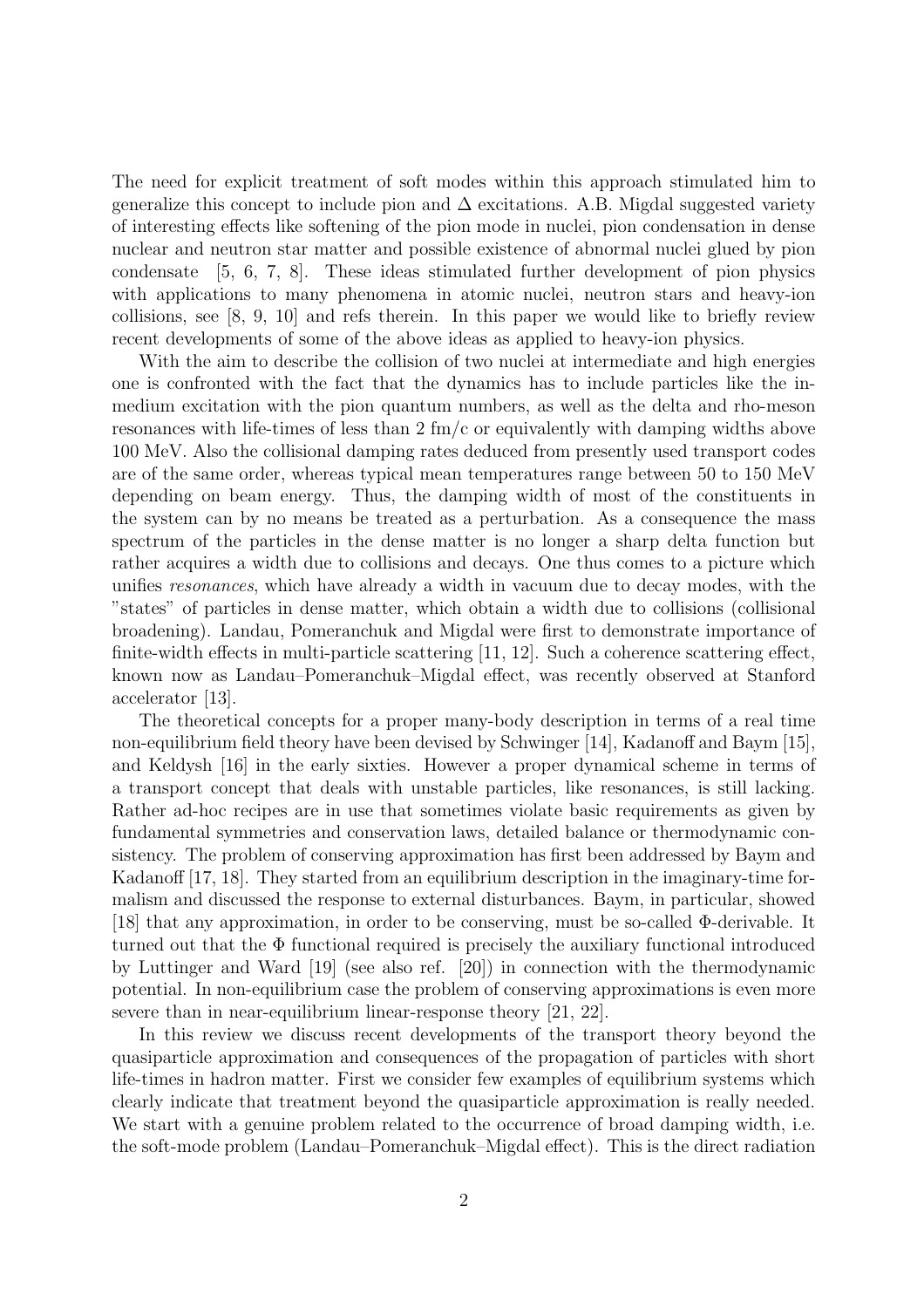of quanta from a piece of a dense medium [23]. Classically this problem is formulated as coupling of a coherent classical field, e.g., the Maxwell field, to a stochastic source described by the Brownian motion of a charged particle. In this case the classical currentcurrent correlation function, can be obtained in closed analytical terms and discussed as a function of the macroscopic transport properties, the friction and diffusion coefficient of the Brownian particle. We show that this result corresponds to a partial re-summation of photon self-energy diagrams in the real-time formulation of field theory. Subsequently, properties of particles with broad damping width are illustrated at the examples of the  $\rho$ -meson in dense matter at finite temperature [24] and the pion in the limit of a dilute nuclear matter [25]. The question of consistency becomes especially important for a multicomponent system like  $\pi N\Delta\rho$ , ..., where the properties of one species can change due to the presence of interactions with the others and vice versa. The "vice versa" is very important and corresponds to the principle of  $actio = rec-actio$ . This implies that the self-energy of one species cannot be changed through the interaction with other species without affecting the self-energies of the latter ones also. The Φ-derivable method of Baym [18] offers a natural and consistent way to account for this principle.

Then we address the question how particles with broad mass-width can be described consistently within a transport picture [21, 22]. We argue that the Kadanoff–Baym equations in the first gradient approximation together with the Φ-functional method of Baym [18] provide a proper self-consistent approach for kinetic description of systems of particles with a broad mass-width. We argue that after gradient expansion the full set of equations describing quantum transport contains two equations, the differential generalized kinetic equation for a distribution function in  $8-(X, p)$ -space and the algebraic equation for the spectral density. Other equations are resolved. We discuss the problems of concerning charge and energy–momentum conservation, thermodynamic consistency, memory effects in the collision term and the growth of entropy in specific cases. Finally, we demonstrate finite-width effects in quantum kinetic description at the example of pion condensation, where the width of soft pionic excitations due to their decay into particlehole pairs governs the dynamics of the phase transition in the isospin-symmetric nuclear matter.

We use the units  $\hbar = c = 1$ . For simplicity we treat fermions non-relativistically whereas bosons (mesons) are treated as relativistic particles.

### 1 Bremsstrahlung from Classical Sources

For a clarification of the soft mode problem following [23] we first discuss an example in classical electrodynamics. We consider a stochastic source, the hard matter, where the motion of a single charge is described by a diffusion process in terms of a Fokker–Planck equation for the probability distribution f of position  $x$  and velocity  $v$ 

$$
\frac{\partial}{\partial t} f(\boldsymbol{x}, \boldsymbol{v}, t) = \left( D \Gamma_x^2 \frac{\partial^2}{\partial \boldsymbol{v}^2} + \Gamma_x \frac{\partial}{\partial \boldsymbol{v}} \boldsymbol{v} - \boldsymbol{v} \frac{\partial}{\partial \boldsymbol{x}} \right) f(\boldsymbol{x}, \boldsymbol{v}, t).
$$
(1)

Fluctuations also evolve in time according to this equation, or equivalently by a random walk process [23], and this way determine correlations. This charge is coupled to the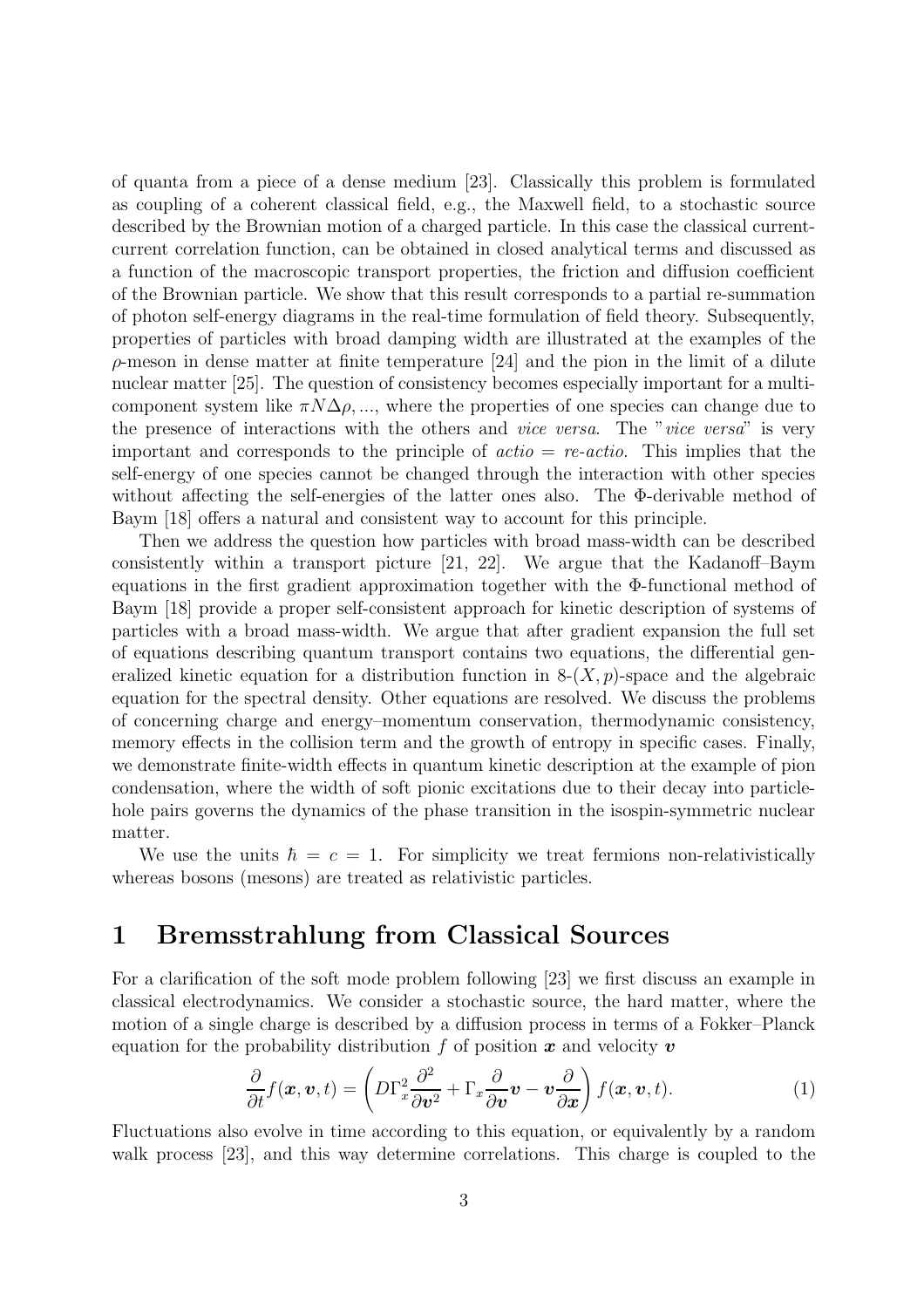

Figure 1: Left: Current-current correlation function in units of  $e^2 < v^2$  > as a function of time (in units of  $1/\Gamma_x$ ) for different values of the photon momentum  $q^2 = 3k^2\Gamma_x^2 / \langle v^2 \rangle$ with  $k = 0, 1, 2, 3$ . Right: Rate of real photons  $\frac{d^2N}{(\mathrm{d}\omega\mathrm{d}t)}$  in units of  $4\pi e^2 \langle v^2 \rangle / 3$  for a non-relativistic source for  $\Gamma_x = 50,100,150$  MeV; for comparison the IQF results (dashed lines) are also shown.

Maxwell field. On the assumption of a non-relativistic source, this case does not suffer from standard pathologies encountered in hard thermal loop (HTL) problems of QCD, namely the collinear singularities, where  $vq \approx 1$ , and from diverging Bose-factors. The advantage of this Abelian example is that damping can be fully included without violating current conservation and gauge invariance. This problem is related to the Landau– Pomeranchuk–Migdal effect of bremsstrahlung in high-energy scattering [11, 12].

The two macroscopic parameters, the spatial diffusion D and friction  $\Gamma_x$  coefficients determine the relaxation rates of velocities. In the equilibrium limit  $(t \to \infty)$  the distribution attains a Maxwell-Boltzmann velocity distribution with the temperature  $T = m \langle v^2 \rangle /3 = m D \Gamma_x$ . The correlation function can be obtained in closed form and one can discuss the resulting time correlations of the current at various values of the spatial photon momentum  $q$ , Fig. 1 (details are given in ref. [23]). For the transverse part of the correlation tensor this correlation decays exponentially as  $\sim e^{-\Gamma_x \tau}$  at  $\boldsymbol{q} = 0$ , and its width further decreases with increasing momentum  $q = |\mathbf{q}|$ . The in-medium production rate is given by the time Fourier transform  $\tau \to \omega$ , Fig. 1 (right part). The hard part of the spectrum behaves as intuitively expected, namely, it is proportional to the microscopic collision rate expressed through  $\Gamma_x$  (cf. below) and thus can be treated perturbatively by incoherent quasi-free (IQF) scattering prescriptions. However, independently of  $\Gamma_x$  the rate saturates at a value of  $\sim 1/2$  in these units around  $\omega \sim \Gamma_x$ , and the soft part shows the inverse behavior. That is, with increasing collision rate the production rate is more and more suppressed! This is in line with the picture, where photons cannot resolve the individual collisions any more. Since the soft part of the spectrum behaves like  $\omega/\Gamma_x$ , it shows a genuine non-perturbative feature which cannot be obtained by any power series in  $\Gamma_x$ . For comparison: the dashed lines show the corresponding IQF yields, which agree with the correct rates for the hard part while completely fail and diverge towards the soft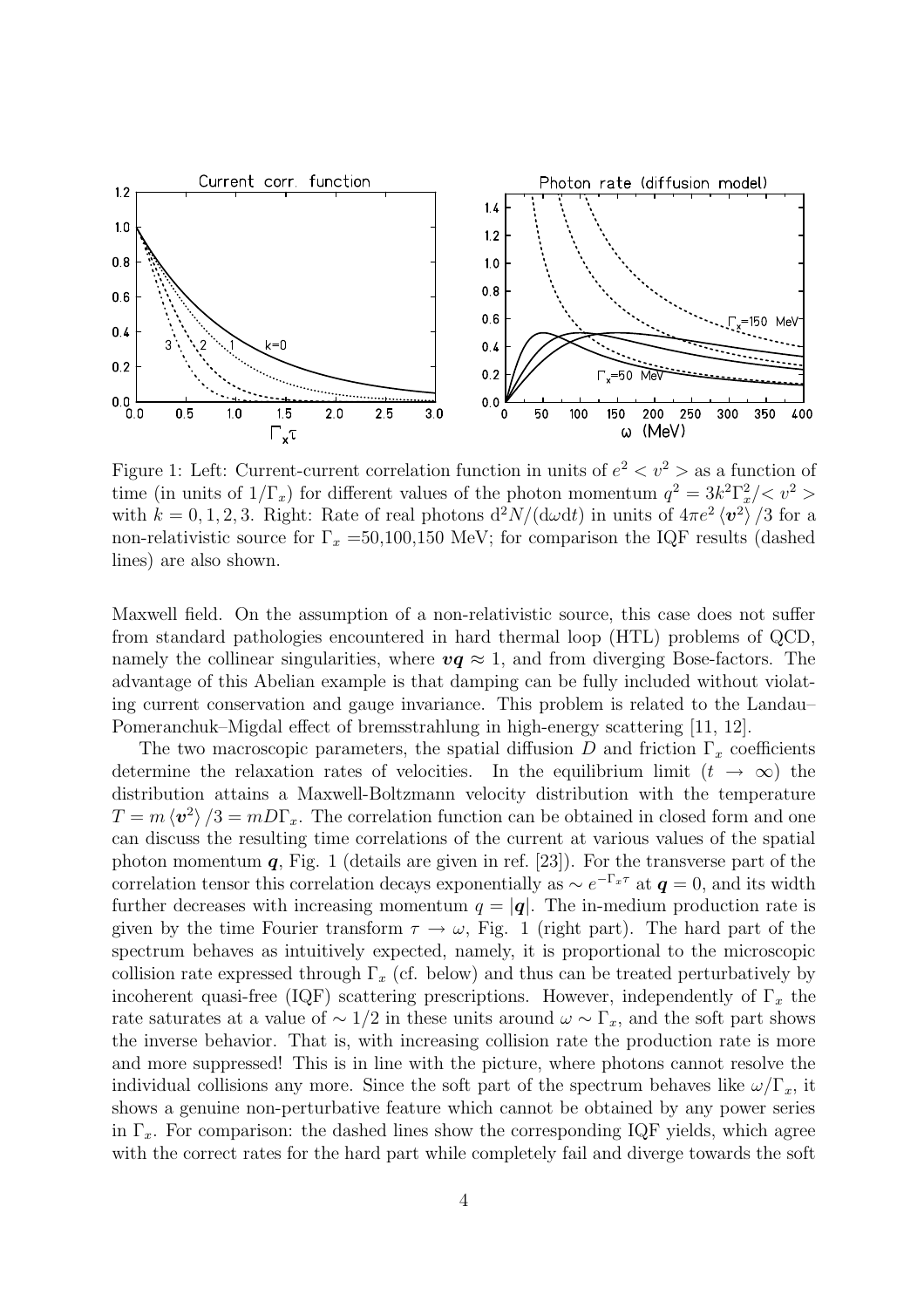

Figure 2: Self-energy diagrams determining the production and absorption rates.

end of the spectrum. For non-relativistic sources  $\langle v^2 \rangle \ll 1$  one can ignore the additional q-dependence (dipole approximation; cf. Fig. 1) and the entire spectrum is determined by one macroscopic scale, the relaxation rate  $\Gamma_x$ . This scale provides a quenching factor

$$
C_0(\omega) = \frac{\omega^2}{\omega^2 + \Gamma_x^2}
$$
 (2)

by which the IQF results have to be corrected in order to account for the finite collision time effects in dense matter.

The diffusion result represents a re-summation of the microscopic Langevin multiple collision picture and altogether only macroscopic scales are relevant for the form of the spectrum and not the details of the microscopic collisions. Note also that the classical result fulfills the classical version  $(\hbar \rightarrow 0)$  of the sum rules discussed in refs. [26, 23].

#### 2 Radiation at the Quantum Level

We have seen that at the classical level the problem of radiation from dense matter can be solved quite naturally and completely at least for simple examples, and Figs. 1 display the main physics. They show, that the *damping* of the particles due to scattering is an important feature, which in particular has to be included right from the onset. This does not only assure results that no longer diverge, but also provides a systematic and convergent scheme. On the *quantum level* such problems require techniques beyond the standard repertoire of perturbation theory or the quasi-particle approximation. In terms of non-equilibrium diagrammatic technique in Keldysh notation, the production or absorption rates are given by the self-energy diagrams of the type presented in Fig. 2 with an in– and out-going radiating particle (e.g. photon) line [27, 23]. The hatched loop area denotes all strong interactions of the source. The latter give rise to a whole series of diagrams. As mentioned, for the particles of the source, e.g. the nucleons, one has to re-sum Dyson's equation with the corresponding full complex self-energy in order to determine the full Green's functions in dense matter. Once one has these Green's functions together with the interaction vertices at hand, one could in principle calculate the required diagrams. However, both the computational effort to calculate a single diagram and the number of diagrams increase dramatically with the loop order of the diagrams, such that in practice only lowest-order loop diagrams can be considered in the quantum case. In certain limits some diagrams drop out. We could show that in the classical limit, which in this case implies the hierarchy  $\omega$ ,  $|q|$ ,  $\Gamma \ll T \ll m$  together with low phase-space occupations for the source, i.e.  $f(x, p) \ll 1$ , only the following set of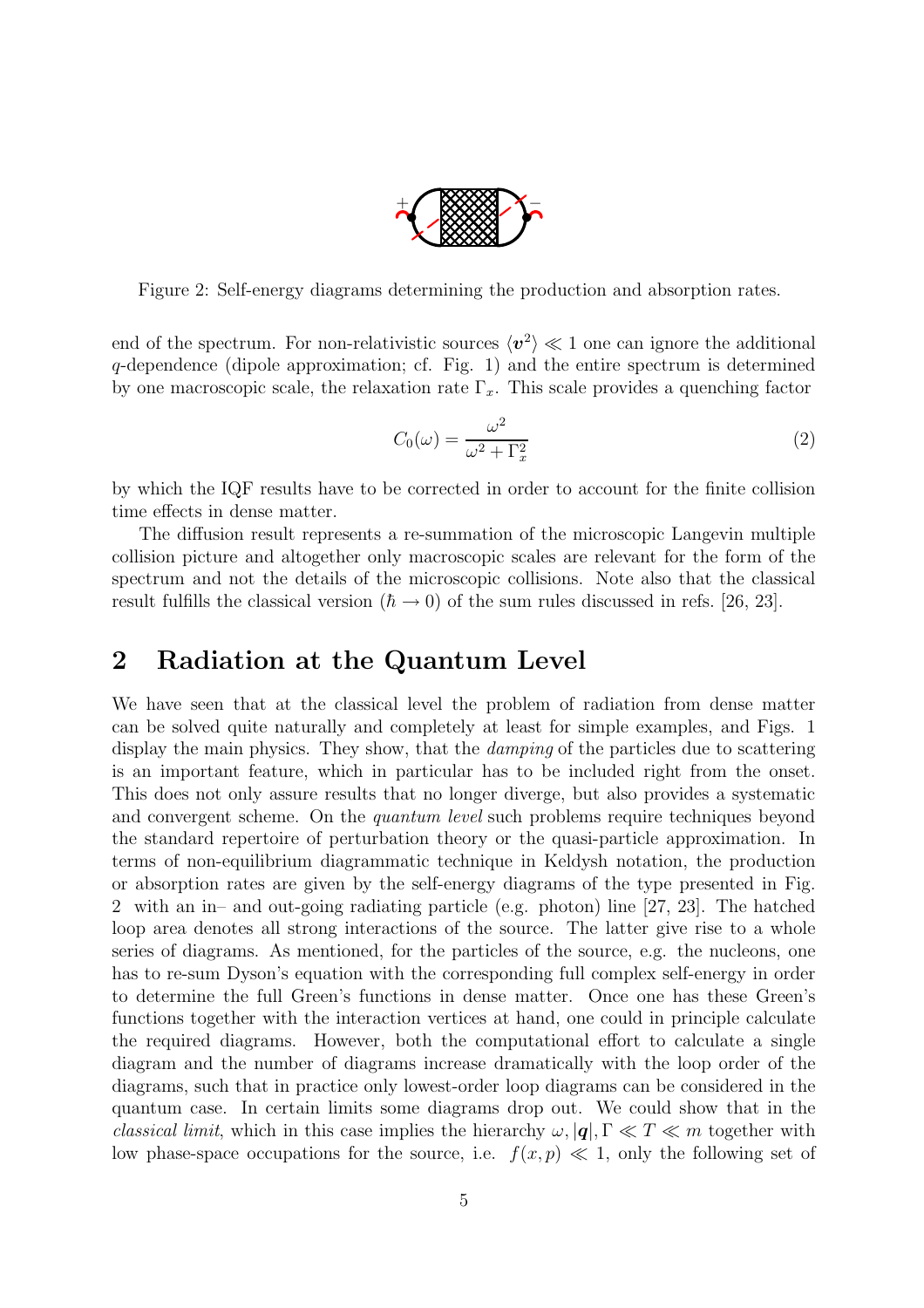diagrams survives

+ − + + + − − + . . . + + + − + − · · · + − − (3)

In these diagrams the bold lines denote the full nucleon Green's functions which also include the damping width, the black blocks represent the effective nucleon-nucleon interaction in matter, and the full dots, the coupling vertex to the photon. The thin dashed lines show how the diagrams are to be cut into two interfering amplitudes. This way each of these diagrams with n interaction loop insertions just corresponds to the  $n^{th}$  term in the corresponding classical Langevin process, where hard scatterings occur at random with a constant mean collision rate Γ. These scatterings consecutively change the velocity of a point charge from  $v_0$  to  $v_1$ , to  $v_2$ , .... In between scatterings the charge moves freely. For such a multiple collision process the space integrated current-current correlation function takes a simple Poisson form

$$
i\Pi^{\mu\nu-+} \propto \int d^3x_1 d^3x_2 \langle j^{\nu}(\boldsymbol{x}_1, t - \frac{\tau}{2}) j^{\mu}(\boldsymbol{x}_2, t + \frac{\tau}{2}) \rangle
$$
  
=  $e^2 \langle v^{\mu}(0) v^{\nu}(\tau) \rangle = e^2 e^{-|\Gamma\tau|} \sum_{n=0}^{\infty} \frac{|\Gamma\tau|^n}{n!} \langle v_0^{\mu} v_n^{\nu} \rangle$  (4)

with  $v = (1, v)$ . Here  $\langle \ldots \rangle$  denotes the average over the discrete collision sequence. This form, which one writes down intuitively, agrees with the analytic result of the quantum correlation diagrams (3) in the limit  $f(x, p) \ll 1$  and  $\Gamma \ll T$ . Fourier transformed it determines the spectrum in completely regular terms (void of any infra-red singularities), where each term describes the interference of the photon being emitted at a certain time or n collisions later. In special cases where velocity fluctuations are degraded by a constant fraction  $\alpha$  in each collision, such that  $\langle v_0 \cdot v_n \rangle = \alpha^n \langle v_0 \cdot v_0 \rangle$ , one can re-sum the whole series in Eq. (4) and thus recover the relaxation result with  $2\Gamma_x \langle v^2 \rangle = \Gamma \langle (v_0 - v_1)^2 \rangle$  at least for  $q = 0$  and the corresponding quenching factor (2). Thus the classical multiple collision example provides a quite intuitive picture about such diagrams. Further details can be found in ref. [23].

The above example shows that we have to deal with particle transport that explicitly takes account of the particle mass-width in order to properly describe soft radiation from the system.

#### 3 The ρ-meson in Dense Matter

Following  $\Phi$  derivable scheme we will first discuss two examples within thermo-equilibrium systems. First we will concern properties of the  $\rho$ -meson and their consequences for the  $\rho$ -decay into di-leptons [24]. In terms of the non-equilibrium diagrammatic technique, the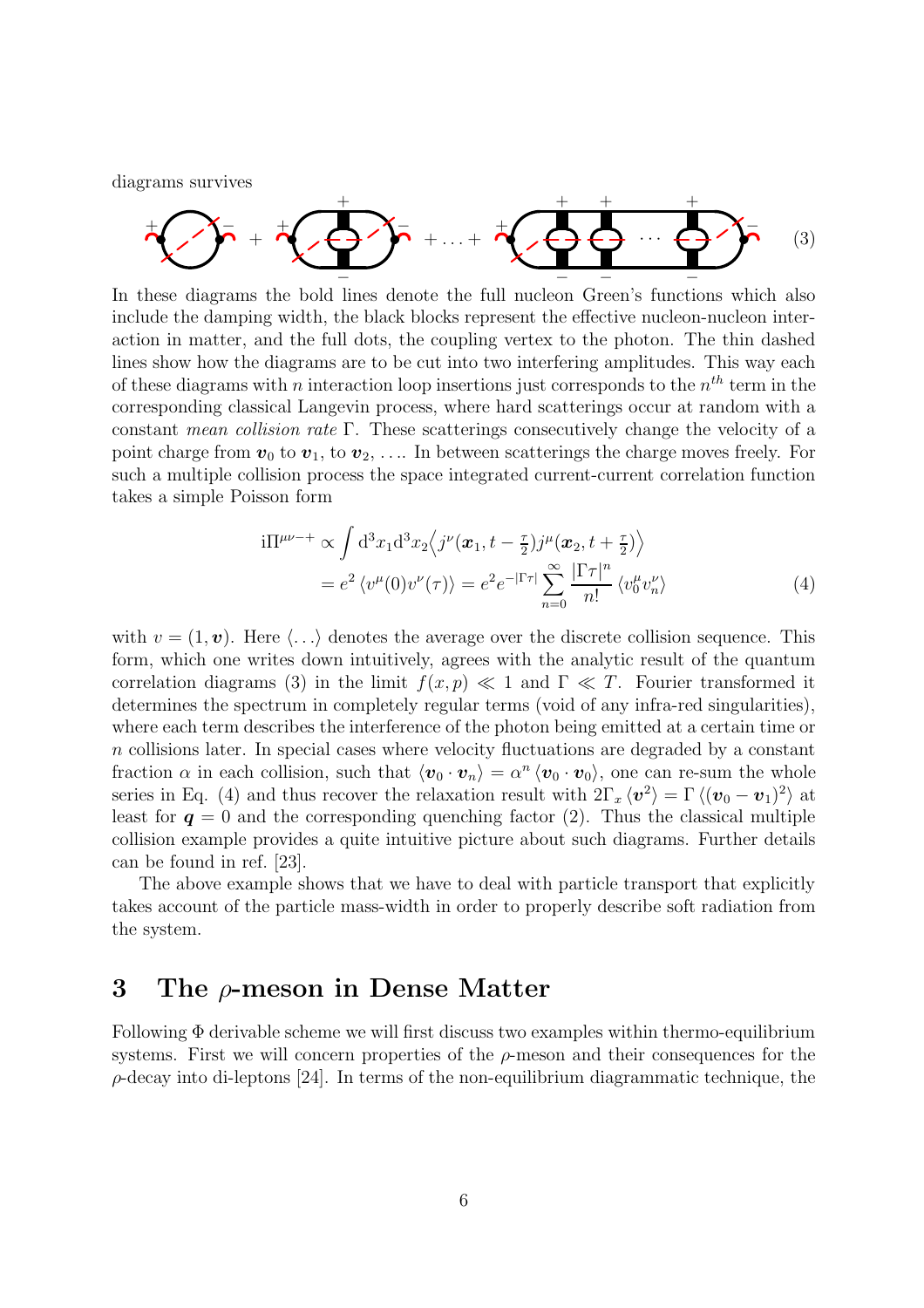exact production rate of di-leptons is given by the following formula



$$
= f_{\rho}(m, \mathbf{p}, \mathbf{x}, t) A_{\rho}(m, \mathbf{p}, \mathbf{x}, t) 2m \Gamma^{\rho e^+ e^-}(m). \tag{5}
$$

Here  $\Gamma^{\rho} e^+e^- (m) \propto 1/m^3$  is the mass-dependent electromagnetic decay rate of the  $\rho$  into the di-lepton pair of invariant mass m. The phase-space distribution  $f_{\rho}(m, p, x, t)$  and the spectral function  $A_{\rho}(m, p, x, t)$  define the properties of the  $\rho$ -meson at space-time point  $x,t$ . Both quantities are in principle to be determined dynamically by an appropriate transport model. However till to-date the spectral functions are not treated dynamically in most of the present transport models. Rather one employs on-shell  $\delta$ -functions for all stable particles and spectral functions fixed to the vacuum shape for resonances.

As an illustration, we follow the two channel example presented by one of us in ref. [28]. There the  $\rho$ -meson just strongly couples to two channels, i.e. the  $\pi^+\pi^-$  and  $\pi N \leftrightarrow \rho N$ channels, the latter being relevant at finite nuclear densities. The latter component is representative for all channels contributing to the so-called *direct*  $\rho$  in transport codes. For a first orientation the equilibrium properties<sup>1</sup> are discussed in simple analytical terms with the aim to discuss the consequences for the implementation of such resonance processes into dynamical transport simulation codes.

Both considered processes add to the total width of the  $\rho$ -meson

$$
\Gamma_{\text{tot}}(m,\mathbf{p}) = \Gamma_{\rho \to \pi^+ \pi^-}(m,\mathbf{p}) + \Gamma_{\rho \to \pi NN^{-1}}(m,\mathbf{p}),\tag{6}
$$

and the equilibrium spectral function then results from the cuts of the two diagrams

$$
A_{\rho}(m, p) = \underbrace{\text{max}}_{\text{max}} \underbrace{\text{max}}_{\text{max}} \underbrace{\text{max}}_{\text{max}} \underbrace{\text{max}}_{\text{max}} + \underbrace{\text{max}}_{N^{-1}} \underbrace{\text{max}}_{N^{-1}} \underbrace{\text{max}}_{\text{(7)}}
$$
\n
$$
\underbrace{\text{max}}_{\text{max}} \underbrace{\text{max}}_{\text{max}} + \underbrace{\text{max}}_{\text{max}} \underbrace{\text{max}}_{\text{(8)}}
$$

In principle, both diagrams have to be calculated in terms of fully self-consistent propagators, i.e. with corresponding widths for all particles involved. This formidable task has not been done yet. Using micro-reversibility and the properties of thermal distributions,

<sup>&</sup>lt;sup>1</sup>Far more sophisticated calculations have already been presented in the literature [29, 30, 31, 32, 33, 34]. It is not the point to compete with them at this place.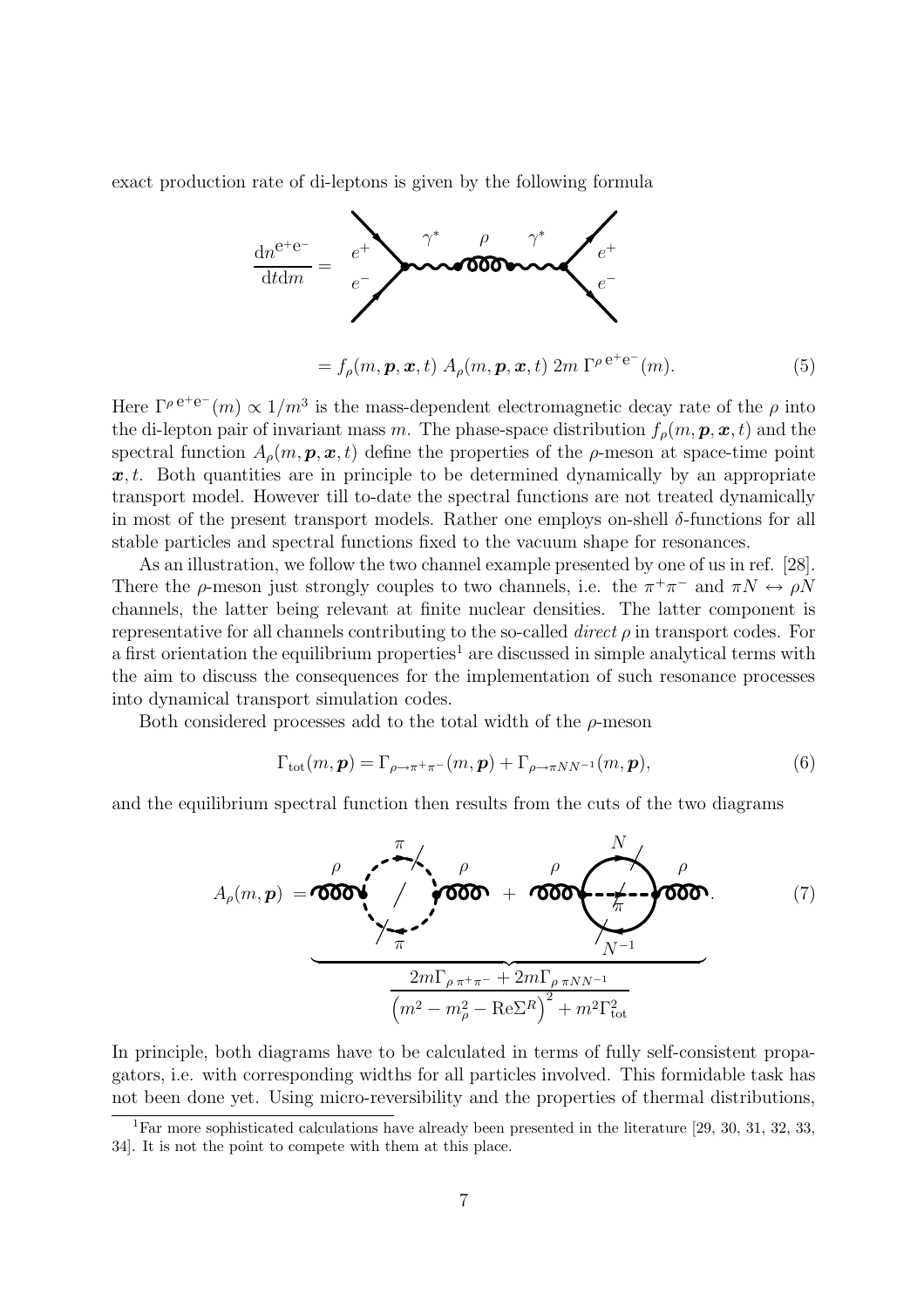the two terms in Eq. (7) contributing to the di-lepton yield (5), can indeed approximately be reformulated as the thermal average of a  $\pi^+\pi^- \to \rho \to e^+e^-$ -annihilation process and  $a \pi N \rightarrow \rho N \rightarrow e^+e^-N$ -scattering process, i.e.

$$
\frac{\mathrm{d}n^{e^+e^-}}{\mathrm{d}m\mathrm{d}t} \propto \left\langle f_{\pi^+} f_{\pi^-} v_{\pi\pi} \sigma(\pi^+\pi^- \to \rho \to e^+e^-) + f_{\pi} f_N v_{\pi N} \sigma(\pi N \to \rho N \to e^+e^- N) \right\rangle_T, \tag{8}
$$

where  $f_{\pi}$  and  $f_N$  are corresponding particle occupations and  $v_{\pi\pi}$  and  $v_{\pi N}$  are relative velocities. However, the important fact to be noticed is that in order to preserve unitarity the corresponding cross sections are no longer the free ones, as given by the vacuum decay width in the denominator, but rather involve the *medium dependent total width* (6). This illustrates in simple terms that rates of broad resonances can no longer simply be added in a perturbative way. Since it concerns a coupled channel problem, there is a cross talk between the different channels to the extent that the common resonance propagator attains the total width arising from all partial widths feeding and depopulating the resonance. While a perturbative treatment with free cross sections in Eq. (8) would enhance the yield at resonance mass,  $m = m_{\rho}$ , if a channel is added, cf. Fig. 3 left part, the correct treatment (7) even inverts the trend and indeed depletes the yield at resonance mass, right part in Fig. 3. Furthermore, one sees that only the total yield involves the spectral function, while any partial cross section refers to that partial term with the corresponding partial width in the numerator! Unfortunately so far all these facts have been ignored or even overlooked in the present transport treatment of broad resonances. Compared to the spectral function both thermal components in Fig. 3 show a significant enhancement on the low mass side and a strong depletion at high masses due to the thermal weight  $f \propto \exp(-p_0/T)$  in the rate (5).

As an example we show an exploratory study of the interacting system of  $\pi$ ,  $\rho$  and  $a_1$ -mesons described by the Φ-functional



(cf. section 5 below). The couplings and masses are chosen as to reproduce the known vacuum properties of the  $\rho$  and  $a_1$  meson with nominal masses and widths  $m_\rho = 770$  MeV,  $m_{a_1} = 1200$  MeV,  $\Gamma_\rho = 150$  MeV,  $\Gamma_{a_1} = 400$  MeV. The results of a finite temperature calculation at  $T = 150$  MeV with all self-energy loops resulting from the Φ-functional of Eq. (9) computed [24] with self-consistent broad width Green's functions are displayed in Fig. 4 (corrections to the real part of the self-energies were not yet included). The last diagram of Φ with the four pion self-coupling has been added in order to supply pion with broad mass-width as they would result from the coupling of pions to nucleons and the  $\Delta$  resonance in nuclear matter environment. As compared to first-order one-loop results which drop to zero below the 2-pion threshold at 280 MeV, the self-consistent results essentially add in strength at the low-mass side of the di-lepton spectrum.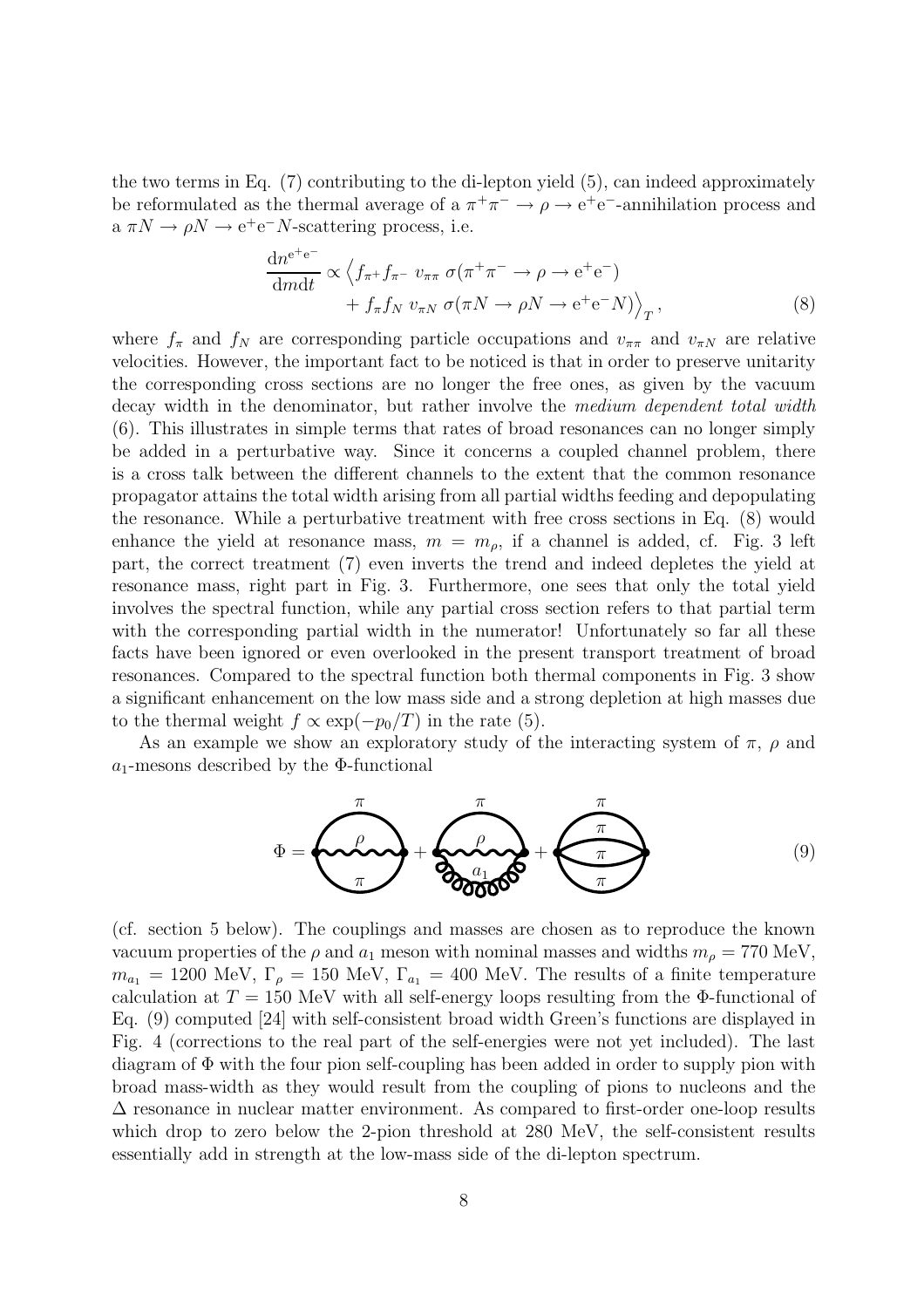

Figure 3:  $e^+e^-$  rates (arb. units) as a function of the invariant pair mass m at  $T = 110$ MeV from  $\pi^+\pi^-$  annihilation (dotted line) and direct  $\rho$ -meson contribution (dashed line), the full line gives the sum of both contributions. Left part: using the free cross section recipe, i.e. with  $\Gamma_{\text{tot}} = \Gamma_{\rho \pi^+ \pi^-}$ ; right part: the correct partial rates (7).  $A_{\rho}$  is given by the thick line. The calculations are done with  $\Gamma_{\rho \leftrightarrow \pi \pi}(m_{\rho}) = 150 \text{ MeV}$  and  $\Gamma_{\rho \leftrightarrow \pi NN^{-1}}(m_{\rho}) = 70$ MeV.



Figure 4: Left part: contour plot of the self-consistent spectral function of the  $\rho$ -meson as a function of energy and spatial momentum; right part: thermal di-lepton rate as a function of invariant mass at  $|p| = 300 \text{ MeV}/c$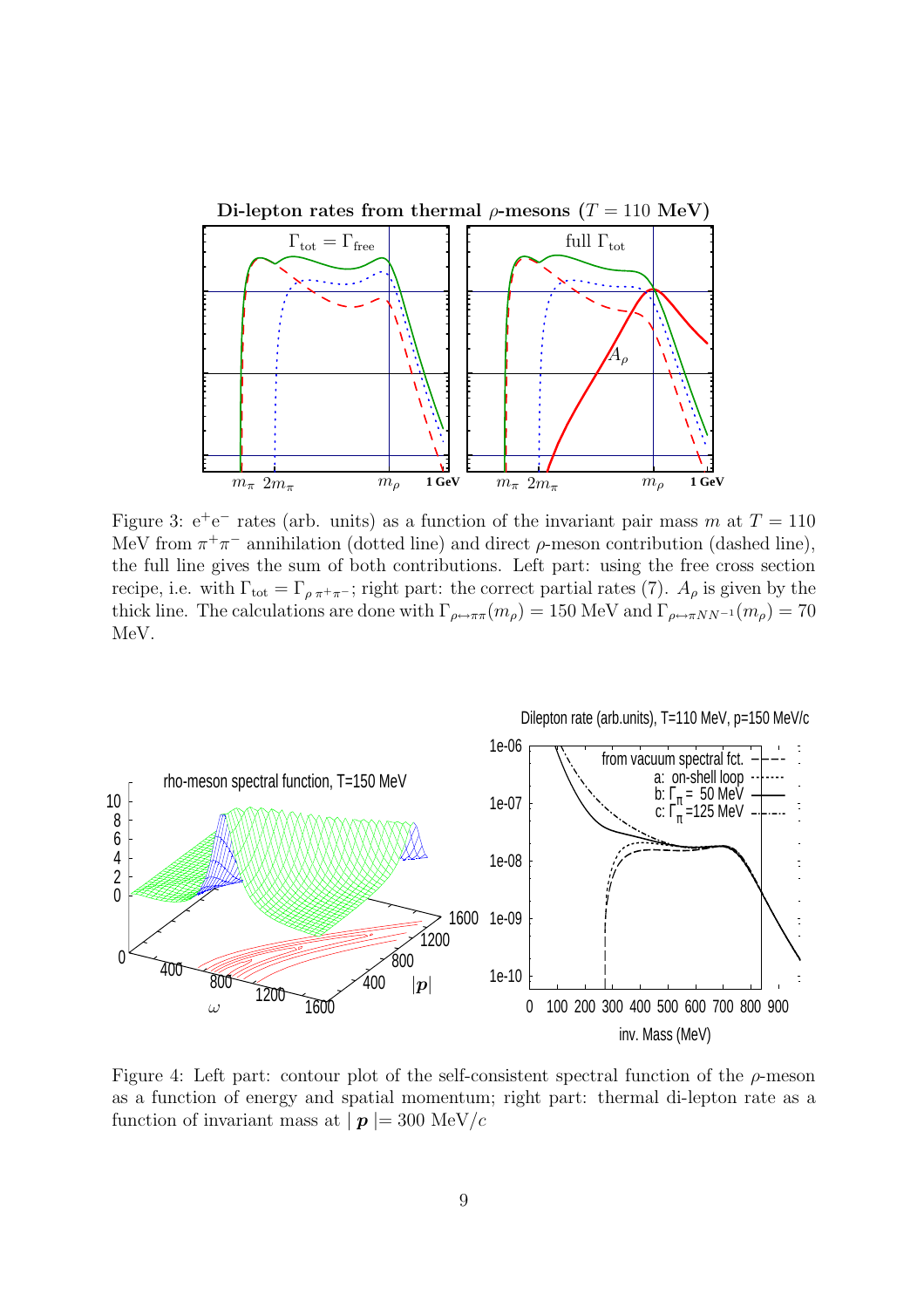#### 3.1 Virial Limit

In the dilute-density limit (virial limit) the corresponding self-energies of the particles and intermediate resonances are entirely determined by two-body scattering properties, in particular, by scattering phase shifts. We illustrate this at the example of the interacting system of nucleons, pions and delta resonances, which has recently been investigated by Weinhold et al. [25]. Following their study we consider a pedagogical example, where the  $\pi NN$ -interaction is omitted. Then with a p-wave  $\pi N\Delta$ -coupling vertex among the three fields the first and only diagram of  $\Phi$  up to two vertices and the corresponding three self-energies are given by

$$
\Phi = \bigotimes \qquad \Sigma_N = \bigotimes \qquad \Sigma_{\pi} = \bigotimes \qquad \Sigma_{\Delta} = \bigotimes \qquad (10)
$$

Here the solid, dashed and double lines denote the propagators of  $N$ ,  $\pi$  and  $\Delta$ , respectively. In non-relativistic approximation for the baryons we ignore contributions from the baryon Dirac-sea. Then the bare pion mass agrees with its vacuum value, while the nucleon and delta masses require appropriate mass counter terms. The  $\Delta$  self-energy  $\Sigma_{\Delta}$  attains the vacuum width and position of the delta resonance due to the decay into a pion and a nucleon. The corresponding scattering diagrams are obtained by opening two propagator lines of  $\Phi$  with the prominent feature that the  $\pi N$ -scattering proceeds through the delta resonance. Since in this case a single resonance couples to a single scattering channel, the vacuum spectral function of the resonance can directly be expressed through the scattering T-matrix and hence through measured scattering phase shifts

$$
\sum_{\substack{\lambda_1,\lambda_2,\lambda_3,\lambda_4,\lambda_5,\lambda_6,\lambda_7,\lambda_8}}^{\lambda_1\lambda_2} |T_{33}|^2 = 4\sin^2\delta_{33}(p) = \Gamma^{\text{vac}}_{\Delta}(p)A^{\text{vac}}_{\Delta}(p), \tag{11}
$$

where  $p = p_N + p_\pi$ . Thus through (11) the vacuum properties of the delta can almost model-independently be obtained from scattering data.

For the multi-component system the renormalized thermodynamic potential including vacuum counter terms can be written as

$$
\Omega \left\{ G_{\pi}, G_N, G_{\Delta} \right\}
$$
\n
$$
= T \sum_{a \in \{\pi, N, \Delta\}} \mp \kappa \text{Tr} \left\{ -\ln \left[ -G_a^R(p_0 + i0, \mathbf{p}) \right] + G_a^R \Sigma_a^R \right\}_{T, \mu} + \Phi_T,
$$
\n
$$
\int 1/2 \quad \text{for neutral bosons,}
$$
\n(12)

$$
\kappa = \begin{cases} 1/2 & \text{for neutral bosons,} \\ 1 & \text{for charged bosons and fermions.} \end{cases}
$$
 (13)

For any function  $f(p)$  the thermodynamic trace  $\text{Tr}\{\ldots\}_{T,\mu}$  is defined as

$$
\text{Tr}\{f(p)\}_{T,\mu} = \mp d \frac{V}{T} \int \frac{\mathrm{d}^4 p}{(2\pi)^4} n(p_0 - \mu) \ 2 \ \text{Im} f(p_0 + \mathrm{i} 0, \mathbf{p}) \tag{14}
$$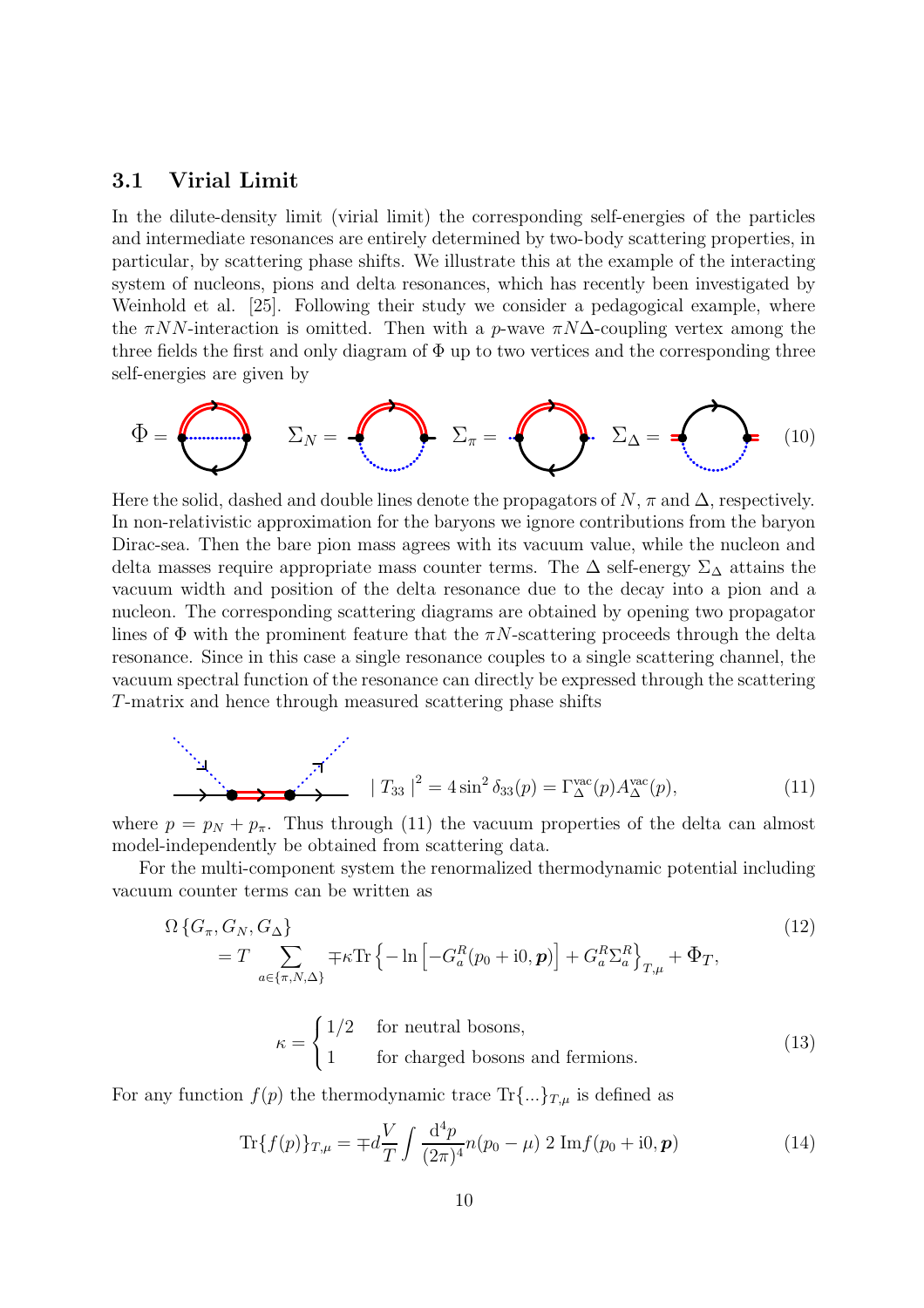an energy integral over thermal occupations  $n(\varepsilon) = [\exp(\varepsilon/T) \pm 1]^{-1}$ , of Fermi–Dirac/Bose– Einstein type. The upper sign appears for fermions the lower, for bosons,  $d$  is the degeneracy in that particle channel, and  $V$  denotes the volume. Eq.  $(12)$  still has the functional property to provide the retarded Dyson's equations for the  $G_a^R$  from the stationary condition which we use in order to determine the physical value of  $\Omega$ . For the particular case here one further can exploit the property

$$
\Phi_T = \pm \kappa T \operatorname{Tr} \{ \Sigma_a G_a \}_{T,\mu}; \quad \text{for} \quad a \in \{N, \pi, \Delta\} \text{ and } \Phi \text{ of form (10)},
$$

valid for  $\Phi_T$  that depend linearly on all propagators. Compatible with the low density limit one can expand the Trln $\{-G\}$  terms for the pion and nucleon around the free propagators, and finally obtains

$$
\Omega_{\pi N\Delta} = \Omega \left\{ G_{\pi}, G_N, G_{\Delta} \right\} \Big|_{\text{stationary}} \n= \Omega_N^{\text{free}} + \Omega_{\pi}^{\text{free}} + T \text{ Tr} \left\{ \ln \left[ -G_{\Delta}^R (p_0 + i0, \boldsymbol{p}) \right] \right\}_{T,\mu}
$$
\n(15)

$$
= \Omega_N^{\text{free}} + \Omega_\pi^{\text{free}} + d_\Delta T \ V \int \frac{\mathrm{d}^4 p}{(2\pi)^4} 2 \frac{\partial \delta_{33}(p)}{\partial p_0} \ln\left[1 - n_\Delta \left(p_0 - \mu_\Delta\right)\right] \tag{16}
$$

for the physical *value* of  $\Omega$ . Here the  $\Omega_a^{\text{free}}$  are the *free* single-particle thermodynamic potentials<sup>2</sup>, while  $\mu_{\Delta}$  and  $d_{\Delta} = 16$  are the chemical potential and degeneracy factor of the  $\Delta$  resonance, respectively. The last term in (16) obtained through (11), represents a famous result derived by Beth-Uhlenbeck [35, 36], later generalized by Dashen, Ma and Bernstein [37] and applied to nuclear resonance matter in refs. [38, 39, 25]. It illustrates that the virial corrections of the system's level density due to interactions are entirely given by the energy variation of the corresponding two-body scattering phase shifts  $\partial \delta/\partial p_0$ .

All thermodynamic properties can be obtained from  $\Omega$  through partial differentiations with respect to T and the  $\mu$ . The final form (16) may give the impression that one deals with non-interacting nucleons and pions. This is however not the case. For instance the densities of baryons and pions derived from (16) become

$$
\rho_B = \frac{\partial \Omega_{\pi N \Delta}}{\partial \mu_N} = \rho_N^{\text{free}} + \rho_\Delta + \rho_{\text{corr}}, \quad \rho_\pi = \frac{\partial \Omega_{\pi N \Delta}}{\partial \mu_\pi} = \rho_\pi^{\text{free}} + \rho_\Delta + \rho_{\text{corr}},\tag{17}
$$

with

$$
\rho_{\Delta} = d_{\Delta} \int \frac{\mathrm{d}^4 p}{(2\pi)^4} n_{\Delta} (p_0 - \mu_{\Delta}) A_{\Delta}(p), \tag{18}
$$

$$
\rho_{\text{corr}} = d_{\Delta} \int \frac{\mathrm{d}^4 p}{(2\pi)^4} n_{\Delta} (p_0 - \mu_{\Delta}) B_{\text{corr}}(p), \tag{19}
$$

and  $\mu_{\Delta} = \mu_N + \mu_{\pi}^3$ . Here the density of deltas  $\rho_{\Delta}$  is determined by the delta spectral function. The interaction contribution contained in the correlation density  $\rho_{\text{corr}}$  depends

<sup>&</sup>lt;sup>2</sup>The appropriate cancellation of terms for the result (15) is only achieved, if one uses  $\Omega^{\text{free}}$ , i.e. the partition sum of free particles with the free energy–momentum dispersion relation. Within this model already on the vacuum level the nucleon would acquire loop corrections to its self-energy which would lead to deviations between  $\Omega^{vac}$  and  $\Omega^{free}$ , as well as between the corresponding propagators off their mass shell.

<sup>&</sup>lt;sup>3</sup>In equilibrium  $\mu_{\pi}$  has to be put to zero after differentiation.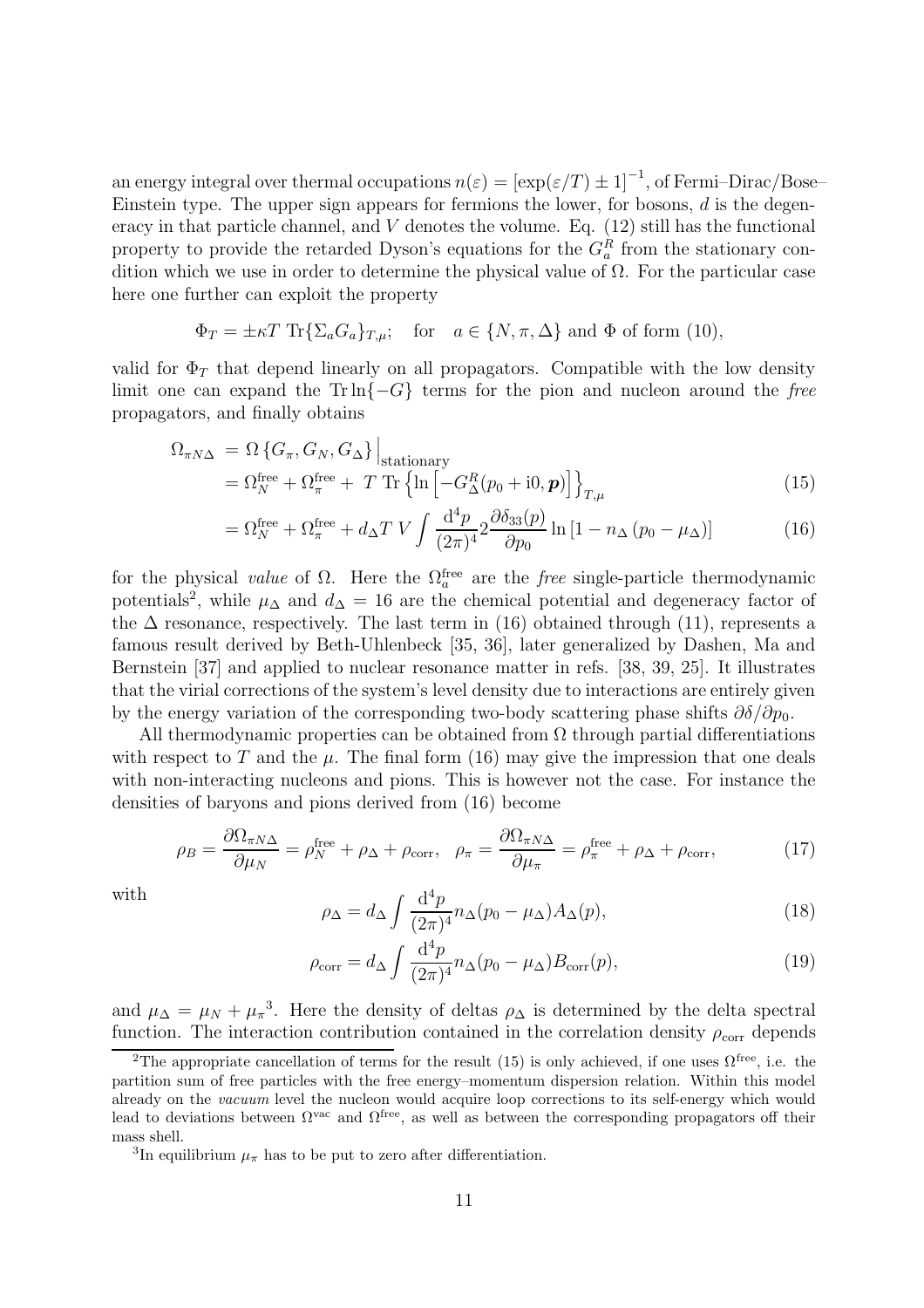on the difference between the phase-shift variation and the spectral function

$$
B_{\text{corr}} = 2 \frac{\partial \delta_{33}(p_0)}{\partial p_0} - A_{\Delta}(p) = 2 \text{Im} \left[ \frac{\partial \Sigma_{\Delta}^R(p)}{\partial p_0} G_{\Delta}^R(p) \right]. \tag{20}
$$

Due to the fact that  $\Gamma_{\Delta}(p)$  grows with energy and the real part of  $G_{\Delta}$  changes sign at the resonance energy,  $B_{\text{corr}}$  becomes positive below and negative above resonance, respectively. It leads to an enhancement of both densities at low energies, i.e. below resonance and this way to a further softening of the resulting equation of state compared to the naive spectral function treatment ignoring the  $B_{\text{corr}}$  terms. This illustrates that an interacting resonance gas cannot consistently be described by a set of free particles (here the pions and nucleons) plus vacuum resonances (here the delta), described by their spectral function. Rather the coupling of a bare resonance to the stable particles determines its width, and thus its spectral properties in vacuum. At the same time the stable particles are modified due to the interaction with the resonance. Only the account of all three self-energies in (10) provides a conserving and thermodynamically consistent approximation.

Alternatively to the picture above, the properties of the system can be discussed entirely in terms of the stable particles, i.e. the pion and the nucleon, thus eliminating the delta. The thermodynamic potential is then still given by (16). This form is valid even without intermediate resonances and the phase-shifts just account for the  $\pi N$  interaction properties. Also the self-energy of the lightest particle in the system, the pion, can be obtained from phase shifts by means of the optical theorem [40, 41]. To linear order in the nucleon density  $\rho_N$  one determines the pion self-energy

$$
\Sigma_{\pi} = 4\pi \rho_N F_{\pi N}(0) = -\frac{d_{\Delta}}{d_{\pi}} \frac{2\pi}{k} \frac{\rho_N}{d_N} 2 \sin \delta_{33} e^{i\delta_{33}},\tag{21}
$$

from the forward  $\pi N$ -scattering amplitude  $F_{\pi N}(0)$ . The degeneracy factors  $d_N : d_{\pi} : d_{\Delta} =$ 4 : 3 : 16 just provide the proper spin/isospin counting. This self-energy, which determines an optical potential or index of refraction, is attractive below the delta resonance energy and repulsive above. It agrees with a related effect in optics, where a resonance in the medium causes an anomalous behavior of the real part of the index of refraction, which is larger than 1 below the resonance frequency and less than 1 above the resonance. Thus, absorption, e.g. by exciting a resonance, is always accompanied by a change of the real part of the index of refraction of the scattered particle. The Φ-derivable principle automatically takes care about these features.

As has been discussed in [42], the corrections to the system's level density (last term in (16)) can also be inferred from the time shifts (or time delays) induced by the scattering processes. From ergodicity arguments [42] one obtains for a single partial wave

$$
\frac{\partial}{\partial p_0} \left( N_{\text{level}}(p_0) - N_{\text{level}}^{\text{free}}(p_0) \right) = \tau_{\text{forward}} + \tau_{\text{scatt.}} = \tau_{\text{delay}}
$$
\n
$$
= 2 \frac{\partial}{\partial p_0} \left[ \sin \delta_{33} \cos \delta_{33} \right] + 4 \sin^2 \delta_{33} \frac{\partial \delta_{33}}{\partial p_0} = 2 \frac{\partial \delta_{33}}{\partial p_0} . \tag{22}
$$

Here the forward delay time  $\tau_{forward}$  is identical to the change of the mean free propagation time in between successive scattering due to the change of the group velocity induced by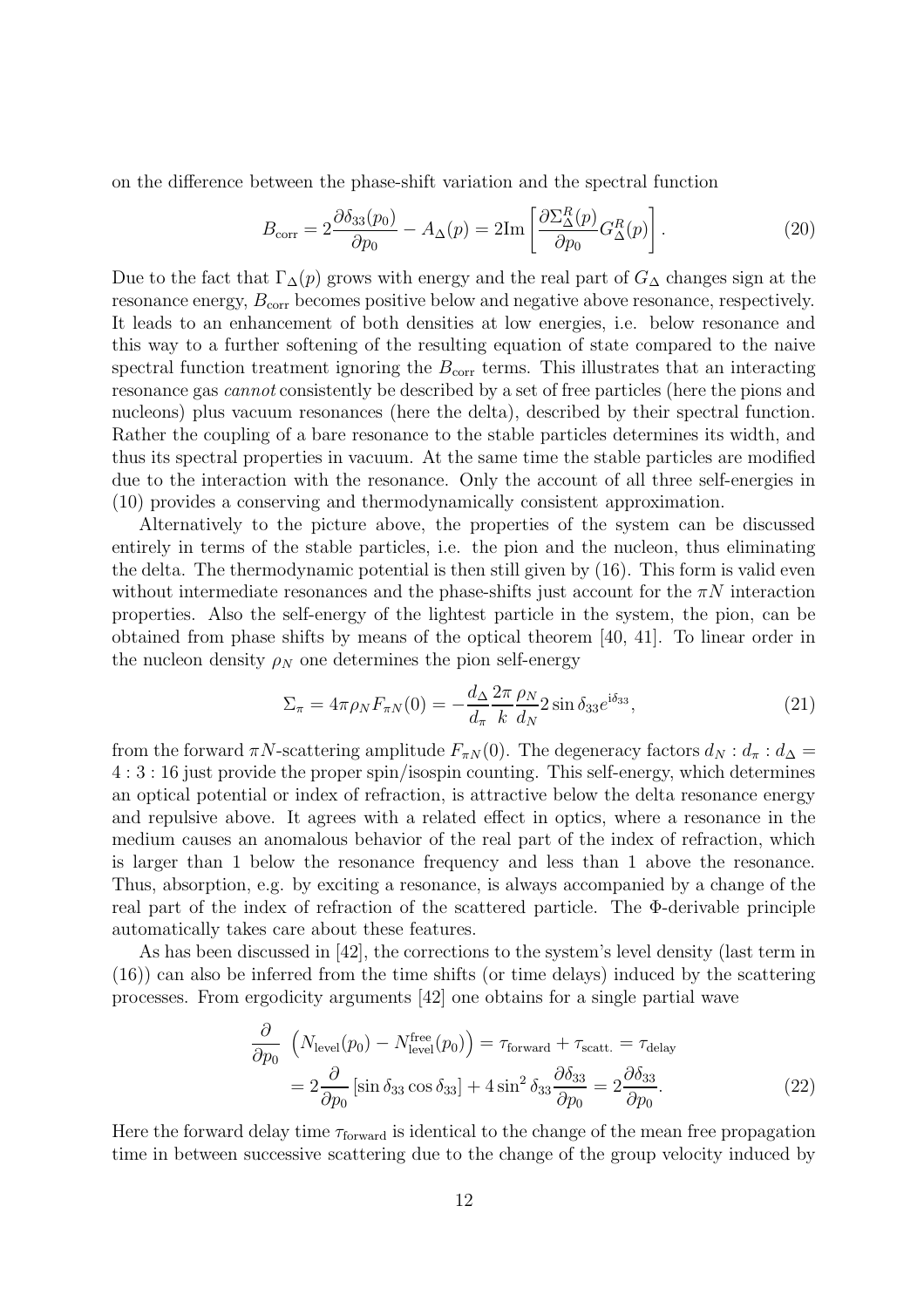the real part of the optical potential, c.f. (21). The scattering time  $\tau_{\text{scatt}}$  finally results from the delayed re-emission of the pion from the intermediate resonance to angles off the forward direction.

## 4 Quantum Kinetic Equation

The three above-presented examples unambiguously show that for consistent dynamical treatment of non-equilibrium evolution of soft radiation and broad resonances we need a transport theory that takes due account of mass-widths of constituent particles. A proper frame for such a transport is provided by Kadanoff–Baym equations. We consider the Kadanoff–Baym equations in the first-order gradient approximation, assuming that time–space evolution of a system is smooth enough to justify this approximation.

First of all, it is helpful to avoid all the imaginary factors inherent in the standard Green's function formulation  $(G^{ij}$  with  $i, j \in \{-\}$ ) and introduce quantities which are real and, in the quasi-homogeneous limit, positive and therefore have a straightforward physical interpretation [22], much like for the Boltzmann equation. In the Wigner representation we define

$$
F(X, p) = A(X, p)f(X, p) = (\mp)\mathrm{i}G^{-+}(X, p),
$$
  
\n
$$
\widetilde{F}(X, p) = A(X, p)[1 \mp f(X, p)] = \mathrm{i}G^{+-}(X, p),
$$
\n(23)

$$
A(X, p) \equiv -2\mathrm{Im}G^{R}(X, p) = \tilde{F} \pm F = \mathrm{i} \left( G^{+-} - G^{-+} \right) \tag{24}
$$

for the generalized Wigner functions F and  $\tilde{F}$  with the corresponding four-phase-space distribution functions  $f(X, p)$  and Fermi/Bose factors  $[1 \pm f(X, p)]$ , with the spectral function  $A(X, p)$  and the retarded propagator  $G<sup>R</sup>$ . Here and below the upper sign corresponds to fermions and the lower one, to bosons. According to relations between Green's functions  $G^{ij}$  only two independent real functions of all the  $G^{ij}$  are required for a complete description. Likewise the reduced gain and loss rates of the collision integral and the damping rate are defined as

$$
\Gamma_{\text{in}}(X, p) = (\mp) \mathrm{i} \Sigma^{-+}(X, p), \quad \Gamma_{\text{out}}(X, p) = \mathrm{i} \Sigma^{+-}(X, p), \tag{25}
$$

$$
\Gamma(X, p) \equiv -2\mathrm{Im}\Sigma^{R}(X, p) = \Gamma_{\text{out}}(X, p) \pm \Gamma_{\text{in}}(X, p), \tag{26}
$$

where  $\Sigma^{ij}$  are contour components of the self-energy, and  $\Sigma^R$  is the retarded self-energy.

In terms of this notation and within the first-order gradient approximation, the Kadanoff– Baym equations for F and  $\tilde{F}$  (which result from differences of the corresponding Dyson's equations with their adjoint ones) take the kinetic form

$$
\mathcal{D}F - \left\{ \Gamma_{\text{in}} , \text{Re}G^R \right\} = C,\tag{27}
$$

$$
\mathcal{D}\tilde{F} - \left\{\Gamma_{\text{out}}, \text{Re}G^R\right\} = \mp C \tag{28}
$$

with the drift operator and collision term respectively

$$
\mathcal{D} = \left(2\pi_{\mu} - \frac{\partial \text{Re}\Sigma^{R}}{\partial p^{\mu}}\right)\partial_{X}^{\mu} + \frac{\partial \text{Re}\Sigma^{R}}{\partial X^{\mu}}\frac{\partial}{\partial p_{\mu}},\tag{29}
$$

$$
C(X, p) = \Gamma_{\text{in}}(X, p)\tilde{F}(X, p) - \Gamma_{\text{out}}(X, p)F(X, p). \tag{30}
$$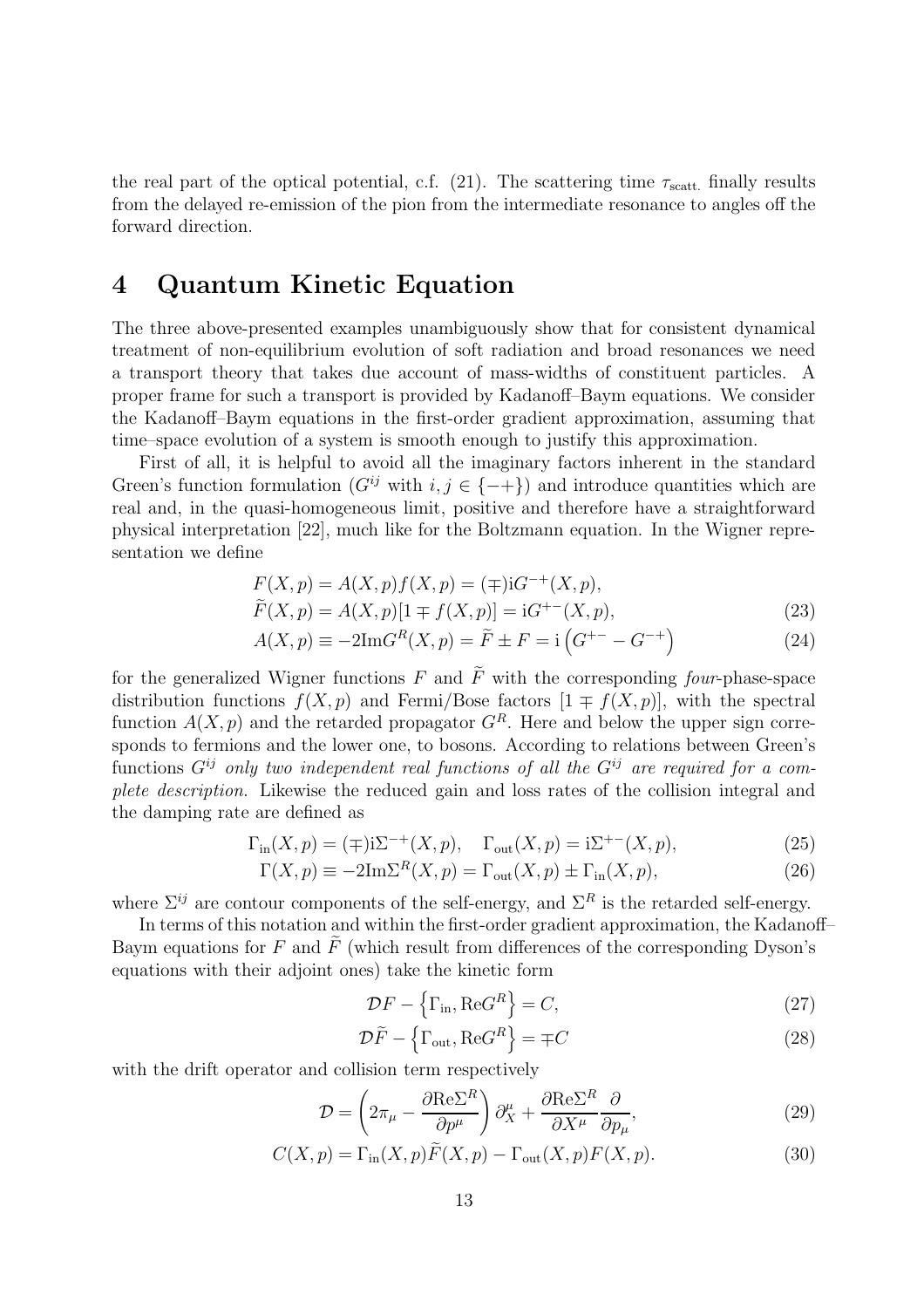$2\pi_{\mu} = v^{\mu} = (1, \mathbf{p}/m)$  for non-relativistic particles and  $\pi_{\mu} = p_{\mu}$  for relativistic bosons. Within the same approximation level there are two alternative equations for  $F$  and  $\tilde{F}$ 

$$
MF - \text{Re}G^{R}\Gamma_{\text{in}} = \frac{1}{4} \left( \{\Gamma, F\} - \{\Gamma_{\text{in}}, A\} \right),\tag{31}
$$

$$
M\tilde{F} - \text{Re}G^{R}\Gamma_{\text{out}} = \frac{1}{4} (\{ \Gamma, \tilde{F} \} - \{ \Gamma_{\text{out}}, A \})
$$
\n(32)

with the "mass" function

$$
M(X,p) = \begin{cases} p_0 - \mathbf{p}^2 / 2m - \text{Re}\Sigma^R(X,p) & \text{for non-relativistic particles,} \\ -m^2 + p^2 - \text{Re}\Sigma^R(X,p) & \text{for relativistic bosons} \end{cases}
$$
(33)

These two equations result from sums of the corresponding Dyson's equations with their adjoint ones. Eqs. (31) and (32) can be called the mass-shell equations, since in the quasiparticle limit they provide the on-mass-shell condition  $M = 0$ . Appropriate combinations of the two sets  $(27)$ – $(28)$  and  $(31)$ – $(32)$  provide us with retarded Green's function equations, which are simultaneously solved [15, 43] by

$$
G^{R} = \frac{1}{M(X,p) + i\Gamma(X,p)/2} \Rightarrow \begin{cases} A = \frac{\Gamma}{M^{2} + \Gamma^{2}/4}, \\ \text{Re}G^{R} = \frac{M}{M^{2} + \Gamma^{2}/4}. \end{cases}
$$
(34)

With the solution (34) for  $G<sup>R</sup>$  equations (27) and (28) become identical to each other, as well as Eqs.  $(31)$  and  $(32)$ . However, Eqs.  $(27)-(28)$  still are not identical to Eqs.  $(31)$ – (32), while they were identical before the gradient expansion. Indeed, one can show [22] that Eqs.  $(27)-(28)$  differ from Eqs.  $(31)-(32)$  in second order gradient terms. This is acceptable within the gradient approximation, however, the still remaining difference in the second-order terms is inconvenient from the practical point of view. Following Botermans and Malfliet [43], we express  $\Gamma_{\text{in}} = \Gamma f + O(\partial_X)$  and  $\Gamma_{\text{in}} = \Gamma(1 \mp f) + O(\partial_X)$ from the l.h.s. of mass-shell Eqs. (31) and (32), substitute them into the Poisson bracketed terms of Eqs. (27) and (28), and neglect all the resulting second-order gradient terms. The so obtained quantum four-phase-space kinetic equations for  $F = fA$  and  $\tilde{F} = (1 \mp f)A$ then read

$$
\mathcal{D}\left(fA\right) - \left\{\Gamma f, \text{Re}G^R\right\} = C,\tag{35}
$$

$$
\mathcal{D}\left((1 \mp f)A\right) - \left\{\Gamma(1 \mp f), \text{Re}G^R\right\} = \mp C. \tag{36}
$$

These quantum four-phase-space kinetic equations, which are identical to each other in view of retarded relation (34), are at the same time completely identical to the correspondingly substituted mass-shell Eqs. (31) and (32).

The validity of the gradient approximation [22] relies on the overall smallness of the collision term  $C = \{\text{gain} - \text{loss}\}\$ rather than on the smallness of the damping width Γ. Indeed, while fluctuations and correlations are governed by time scales given by  $\Gamma$ , the Kadanoff–Baym equations describe the behavior of the ensemble mean of the occupation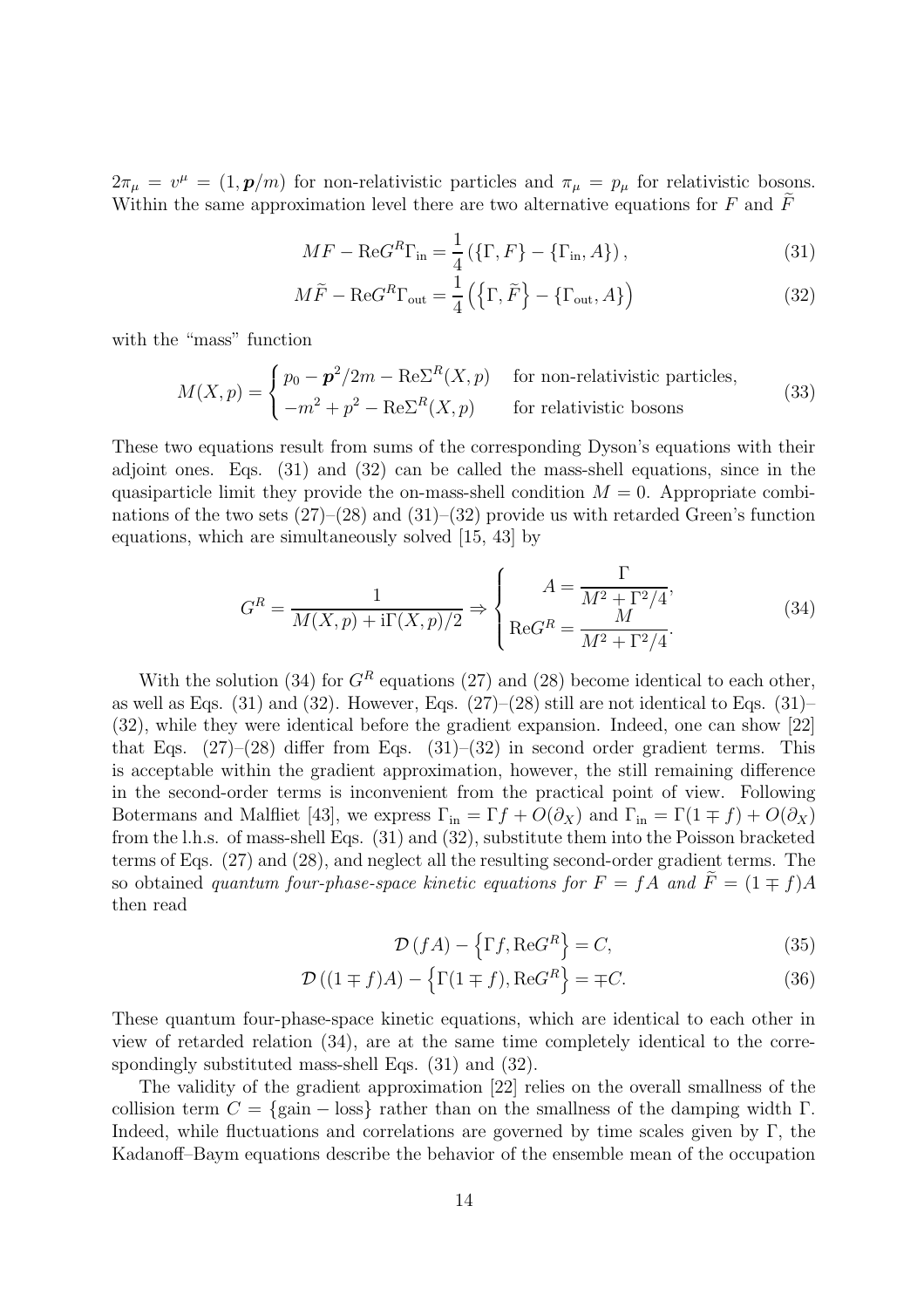in phase-space  $F(X, p)$ . It implies that  $F(X, p)$  varies on space-time scales determined by C. In cases where  $\Gamma$  is not small enough by itself, the system has to be sufficiently close to equilibrium in order to provide a valid gradient approximation through the smallness of the collision term C. Both the Kadanoff–Baym (27) and the Botermans–Malfliet choice (35) are, of course, equivalent within the validity range of the first-order gradient approximation. Frequently, however, such equations are used beyond the limits of their validity as ad-hoc equations, and then the different versions may lead to different results. So far we have no physical condition to prefer one of the choices. The procedure, where in all Poisson brackets the  $\Gamma_{\text{in}}$  and  $\Gamma_{\text{out}}$  terms have consistently been replaced by  $f\Gamma$ and  $(1 \mp f)\Gamma$ , respectively, is therefore optional. However, in doing so we gained some advantages. Beside the fact that quantum four-phase-space kinetic equation (35) and the mass-shell equation are then exactly equivalent to each other, this set of equations has a particular features with respect to the definition of a non-equilibrium entropy flow in connection with the formulation of an exact H-theorem in certain cases. If we omit these substitutions, both these features would become approximate with deviations at the second-order gradient level.

The equations so far presented, mostly with the Kadanoff–Baym choice (27), were the starting point for many derivations of extended Boltzmann and generalized kinetic equations, ever since these equations have been formulated in 1962. Most of those derivations use the equal-time reduction by integrating the four-phase-space equations over energy  $p_0$ , thus reducing the description to three-phase-space information, cf. refs. [44, 45, 46, 47, 48, 49, 50, 51, 52] and refs. therein. This can only consistently be done in the limit of small width Γ employing some kind of quasi-particle ansatz for the spectral function  $A(X, p)$ . Particular attention has been payed to the treatment of the time-derivative parts in the Poisson brackets, which in the four-phase-space formulation still appear time-local, i.e. Markovian, while they lead to retardation effects in the equal-time reduction. Generalized quasiparticle ansätze were proposed, which essentially improve the quality and consistency of the approximation, providing those extra terms to the naive Boltzmann equation (some times called additional collision term) which are responsible for the correct second-order virial corrections and the appropriate conservation of total energy, cf. [46, 49] and refs. therein. However, all these derivations imply some information loss about the differential mass spectrum due to the inherent reduction to a 3-momentum representation of the distribution functions by some specific ansatz. With the aim to treat cases as those displayed in Figs. 2 and 3, where the differential mass spectrum can be observed by di-lepton spectra, within a self-consistent non-equilibrium approach, one has to treat the differential mass information dynamically, i.e. by means of Eq. (34) avoiding any kind of quasi-particle reductions and work with the full quantum four phase-space kinetic Eq. (35). In the following we discuss the properties of this set of quantum kinetic equations.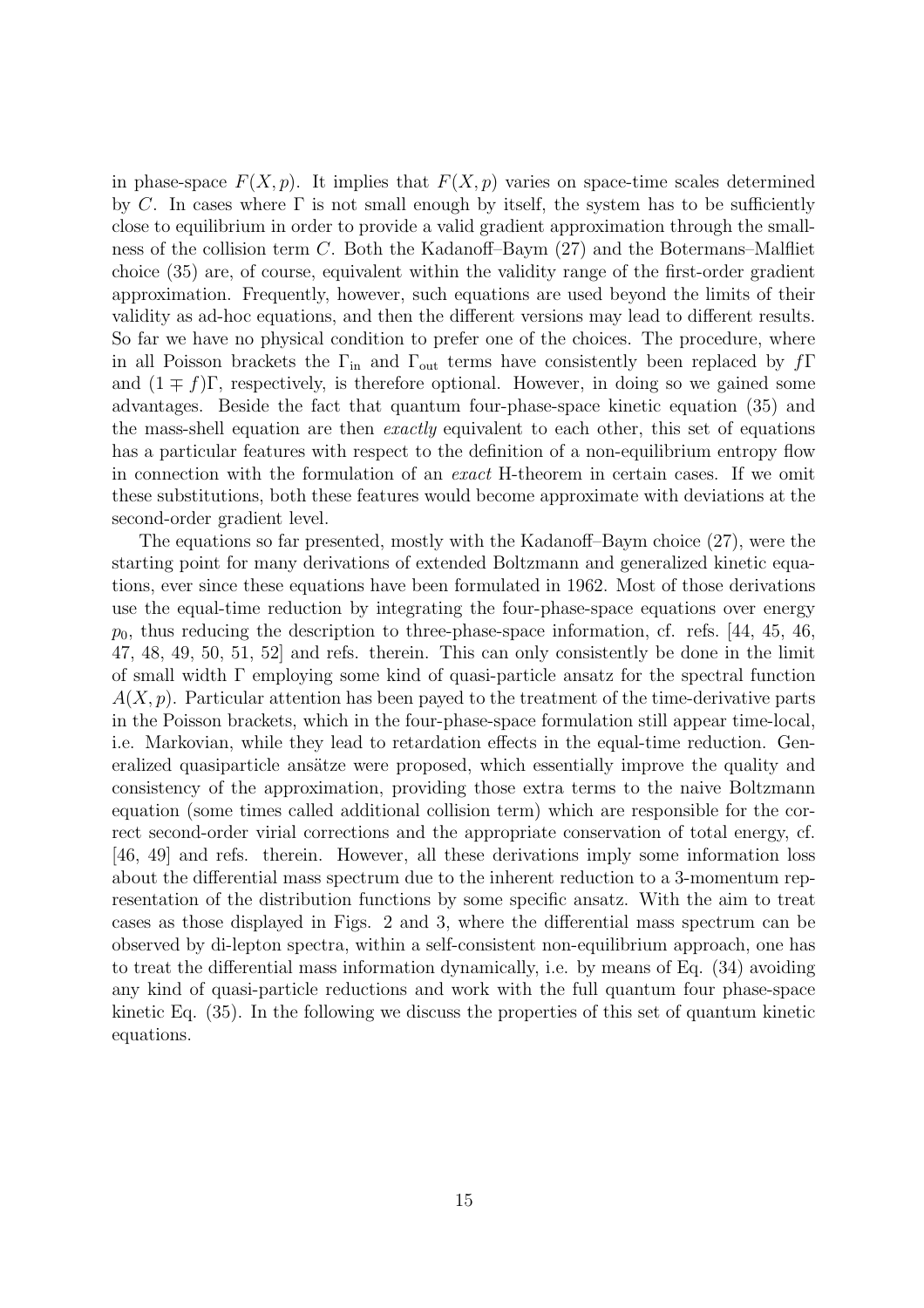#### 5 Φ-Derivable Approximations

The preceding considerations have shown that one needs a transport scheme adapted to broad resonances. Besides the conservation laws it should comply with requirements of unitarity and detailed balance. A practical suggestion has been given in ref. [53] in terms of cross-sections. However, this picture is tied to the concept of asymptotic states and therefore not well suited for the general case, in particular, if more than one channel feeds into a broad resonance. Therefore, we suggest to revive the so-called Φ-derivable scheme, originally proposed by Baym [18] on the basis of the generating functional, or partition sum, given by Luttinger and Ward [19], and later reformulated in terms of path-integrals [54].

With the aim to come to a self-consistent and conserving treatment on the two-point function level, we generalized the  $\Phi$ -functional method [19, 18] to the real-time contour (C) in ref. [21]. It was based on a decomposition of the generating functional  $\Gamma$  with bilocal sources into a two-particle reducible part and an auxiliary functional  $\Phi$  which compiles all two-particle-irreducible (2PI) vacuum diagrams

$$
i\Gamma\left\{G,\phi,\lambda\right\} = i\Gamma^{0}\left\{G^{0}\right\} + \int_{\mathcal{C}} dx \mathcal{L}^{0}\{\phi,\partial_{\mu}\phi\}
$$

$$
+ \left\{\sum_{n_{\Sigma}} \frac{1}{n_{\Sigma}} \underbrace{\left(-i\Sigma\right)}_{\pm \ln\left(1 - \odot G^{0}\odot\Sigma\right)} - \underbrace{\left(-i\Sigma\right)}_{\pm \odot G\odot\Sigma} + \sum_{n_{\lambda}} \frac{1}{n_{\lambda}} \underbrace{\left(-i\Sigma\right)}_{\pm i\Phi\left\{G,\phi,\lambda\right\}}.
$$
(37)

Here  $\mathcal{L}^0(\phi)$  is the free classical Lagrangian of the classical field  $\phi$ ,  $G^0$  and G denote the free and full contour Green's functions, while  $\Sigma$  is the full contour self-energy of the particles. Contrary to the perturbation theory, here the auxiliary functional  $\Phi$  is given by all two particle irreducible closed diagrams in terms of full propagators  $G$ , full time dependent classical fields  $\phi$  and bare vertices. Upper signs in Eq. (37) relate to fermion quantities, whereas lower signs, to boson ones, while  $n_{\Sigma}$  and  $n_{\lambda}$  count the number of self-energy insertions in the ring diagrams and the number of vertices in the diagrams of  $\Phi$ , respectively,  $\lambda$  is the scaling factor in each vertex. The stationarity conditions

$$
\delta \Gamma \{G, \phi, \lambda\} / \delta G = 0, \qquad \delta \Gamma \{G, \phi, \lambda\} / \delta \phi = 0 \tag{38}
$$

provide the set of coupled equations of motion for the classical fields  $\phi$  and Green's functions  $G$  (Dyson Eq.)

$$
\phi(x) = \phi^0(x) - \int_{\mathcal{C}} dy G^0(x, y) J(y),\tag{39}
$$

$$
G(x,y) = G^{0}(x,y) + \int_{\mathcal{C}} dz dz' G^{0}(x,z) \Sigma(z,z') G(z',y), \qquad (40)
$$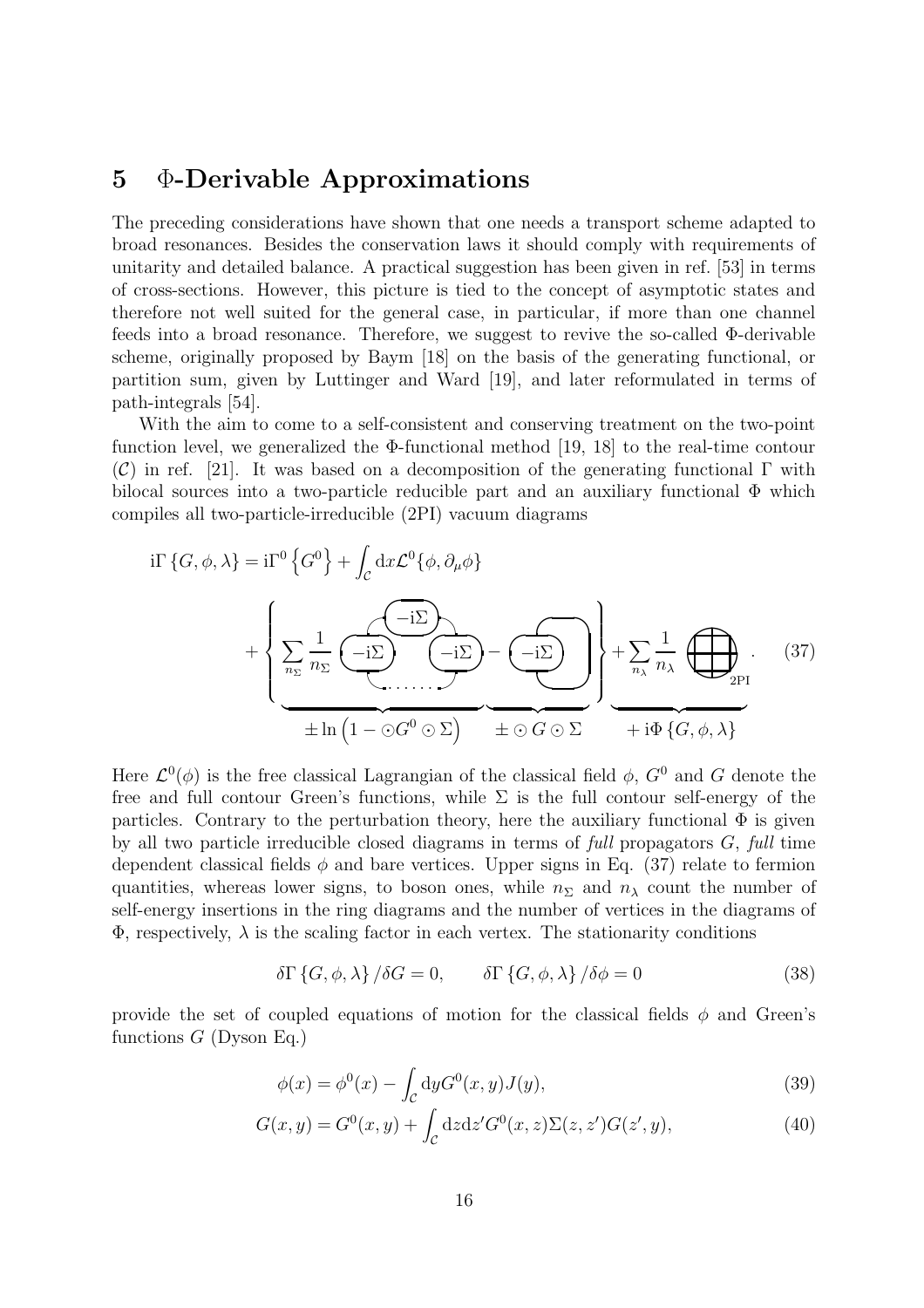where the superscript  $<sup>0</sup>$  marks the free Green's functions and classical fields. The func-</sup> tional  $\Phi\{G, \phi\}$  acts as the generating functional for the self-energy  $\Sigma$  and source currents  $J(x)$  via the functional variations

$$
iJ(x) = \frac{\delta i\Phi}{\delta \phi(x)}, \qquad -i\Sigma(x, y) = \frac{\delta i\Phi}{\delta i G(y, x)}.
$$
\n(41)

The advantage of this formulation is that  $\Phi$  can be truncated at any level, thus defining approximation schemes with built in internal consistency with respect to conservation laws and thermodynamic consistency. For details we refer to [18, 19] and our previous paper [21]. Note that Φ itself is constructed in terms of "full" Green's functions, where "full" now takes the sense of solving self-consistently the Dyson's equation with the driving term derived from this approximate  $\Phi$  through relation (41). It means that even restricting ourselves to a single diagram in  $\Phi$ , in fact, we deal with a whole sub-series of diagrams in terms of free propagators, and "full" takes the sense of the sum of this whole subseries. Thus restricting the infinite set of diagrams for  $\Phi$  to either only a few of them or some sub-series of them defines a Φ-derivable approximation. Such approximations have the following distinct properties: (a) they are conserving, if  $\Phi$  preserves the invariances and symmetries of the Lagrangian for the full theory; (b) lead to a consistent dynamics, and (c) are thermodynamically consistent. These properties originally shown within the imaginary time formalism with a time-dependent external perturbation [18, 19] also to hold in the genuine non-equilibrium case formulated in the real-time field theory [21].

Transport equation (35) weighted either with the charge e or with 4-momentum  $p^{\nu}$ , integrated over momentum and summed over internal degrees of freedom like spin (Tr) gives rise to the charge or energy–momentum conservation laws, respectively, with the Noether 4-current and Noether energy–momentum tensor defined by the following expressions [22]

$$
j^{\mu}(X) = e \text{Tr} \int \frac{\mathrm{d}^4 p}{(2\pi)^4} 2\pi^{\mu} F(X, p), \tag{42}
$$

$$
\Theta^{\mu\nu}(X) = \text{Tr} \int \frac{\mathrm{d}^4 p}{(2\pi)^4} 2\pi^\mu p^\nu F(X, p) + g^{\mu\nu} \left( \mathcal{E}^{\text{int}}(X) - \mathcal{E}^{\text{pot}}(X) \right). \tag{43}
$$

Here

$$
\mathcal{E}^{\rm int}(X) = \left\langle -\hat{\mathcal{L}}^{\rm int}(X) \right\rangle = \left. \frac{\delta \Phi}{\delta \lambda(x)} \right|_{\lambda=1} \tag{44}
$$

is interaction energy density, which in terms of  $\Phi$  is given by a functional variation with respect to a space-time dependent coupling strength of interaction part of the Lagrangian density  $\hat{\mathcal{L}}^{\text{int}} \to \lambda(x) \hat{\mathcal{L}}^{\text{int}}$ , cf. ref. [21]. The potential energy density  $\mathcal{E}^{\text{pot}}$  takes the form

$$
\mathcal{E}^{\rm pot} = \text{Tr} \int \frac{\mathrm{d}^4 p}{(2\pi)^4} \left[ \text{Re} \Sigma^R F + \text{Re} G^R \frac{\Gamma}{A} F \right]. \tag{45}
$$

Whereas the first term in squared brackets complies with quasiparticle expectations, namely mean potential times density, the second term displays the role of fluctuations in the potential energy density.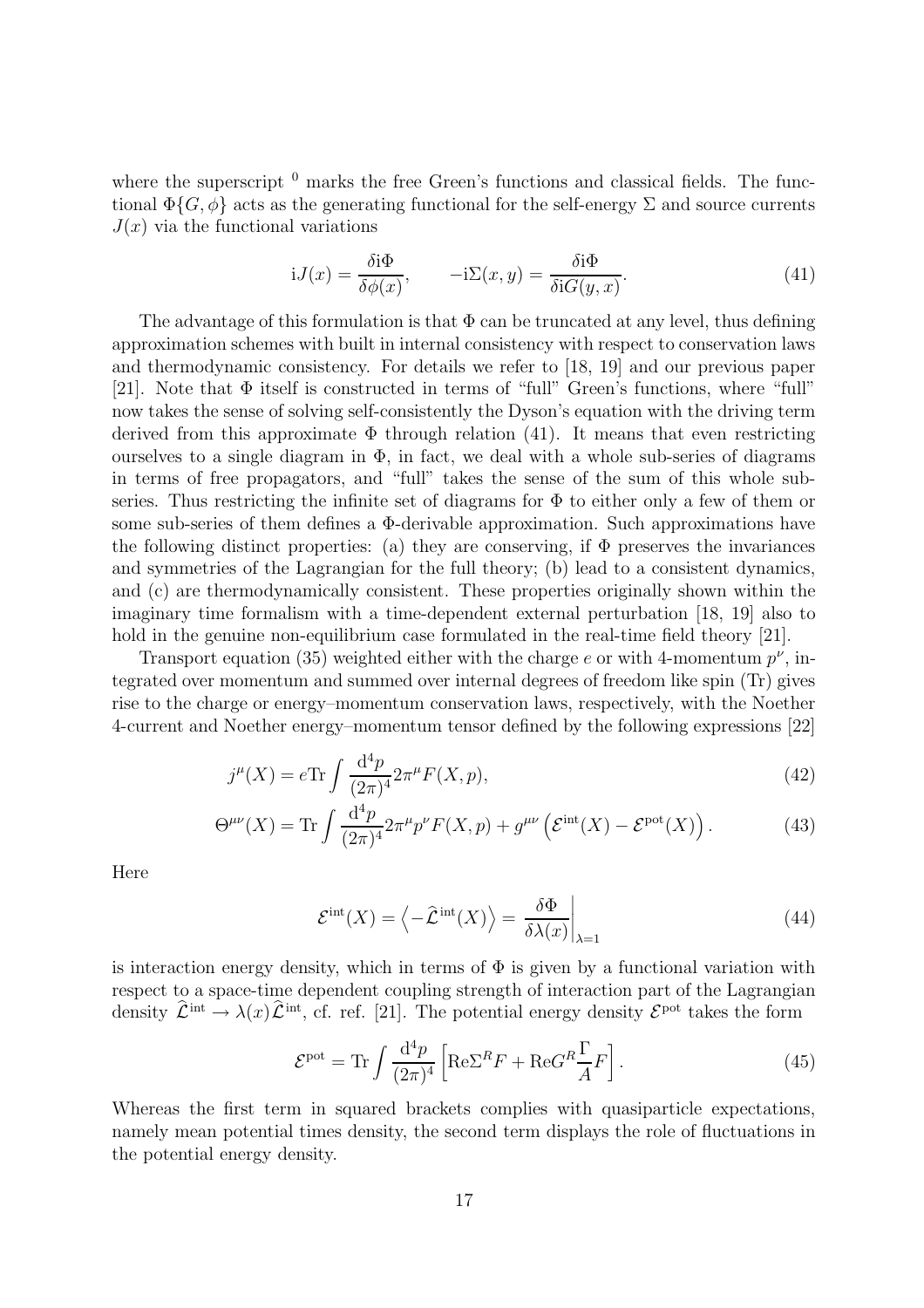The conservation laws only hold, if all the self-energies are Φ-derivable. In ref. [22], it was shown that this implies the following consistency relations (a) for the conserved current

$$
i\text{Tr}\int \frac{\mathrm{d}^4 p}{(2\pi)^4} \left[ \left\{ \text{Re}\Sigma^R, F \right\} - \left\{ \text{Re}G^R, \frac{\Gamma}{A}F \right\} + C \right] = 0,\tag{46}
$$

and (b) for the energy-momentum tensor

$$
\partial^{\nu} \left( \mathcal{E}^{\text{int}} - \mathcal{E}^{\text{pot}} \right) = \text{Tr} \int \frac{p^{\nu} d^4 p}{(2\pi)^4} \left[ \left\{ \text{Re} \Sigma^R, F \right\} - \left\{ \text{Re} G^R, \frac{\Gamma}{A} F \right\} + C \right]. \tag{47}
$$

They are obtained after first-order gradient expansion of the corresponding exact relations. The contributions from the Markovian collision term C drop out in both cases, cf. Eq. (50) below. The first term in each of the two relations refers to the change from the free velocity  $\boldsymbol{v}$  to the group velocity  $\boldsymbol{v}_q$  in the medium. It can therefore be associated with a corresponding *drag–flow* contribution of the surrounding matter to the current or energy– momentum flow. The second (fluctuation) term compensates the former contribution and can therefore be associated with a back–flow contribution, which restores the Noether expressions (42) and (43) to be indeed the conserved quantities. In this compensation we see the essential role of fluctuations in the quantum kinetic description. Dropping or approximating this term would spoil the conservation laws. Indeed, both expressions (42) and (43) comply with the quantum kinetic equation (35), being approximate (up to the first-order gradient terms) integrals of it.

Expressions (42) and (43) for 4-current end energy–momentum tensor, respectively, as well as self-consistency relations (46) and (47) still need a renormalization. They are written explicitly for the case of non-relativistic particles which number is conserved. This follows from the conventional way of non-relativistic renormalization for such particles based on normal ordering. When the number of particles is not conserved (e.g., for phonons) or a system of relativistic particles is considered, one should replace  $F(X, p) \rightarrow$ 1 2  $(F(X, p) \neq \tilde{F}(X, p))$  in all above formulas in order to take proper account of zero point vibrations (e.g., of phonons) or of the vacuum polarization in the relativistic case. These symmetrized equations, derived from special  $($  $\mp)$  combinations of the transport equations (35) and (36), are generally ultra-violet divergent, and hence, have to be properly renormalized at the vacuum level.

#### 6 Collision Term

To further discuss the transport treatment we need an explicit form of the collision term (29), which is provided from the  $\Phi$  functional in the  $-+$  matrix notation via the variation rules (41) as

$$
C(X,p) = \frac{\delta \mathfrak{i}\Phi}{\delta \tilde{F}(X,p)} \tilde{F}(X,p) - \frac{\delta \mathfrak{i}\Phi}{\delta F(X,p)} F(X,p). \tag{48}
$$

Here we assumed  $\Phi$  be transformed into the Wigner representation and all  $\mp$ i $G^{-+}$  and  $iG^{+-}$  to be replaced by the Wigner-densities F and  $\tilde{F}$ . Thus, the structure of the collision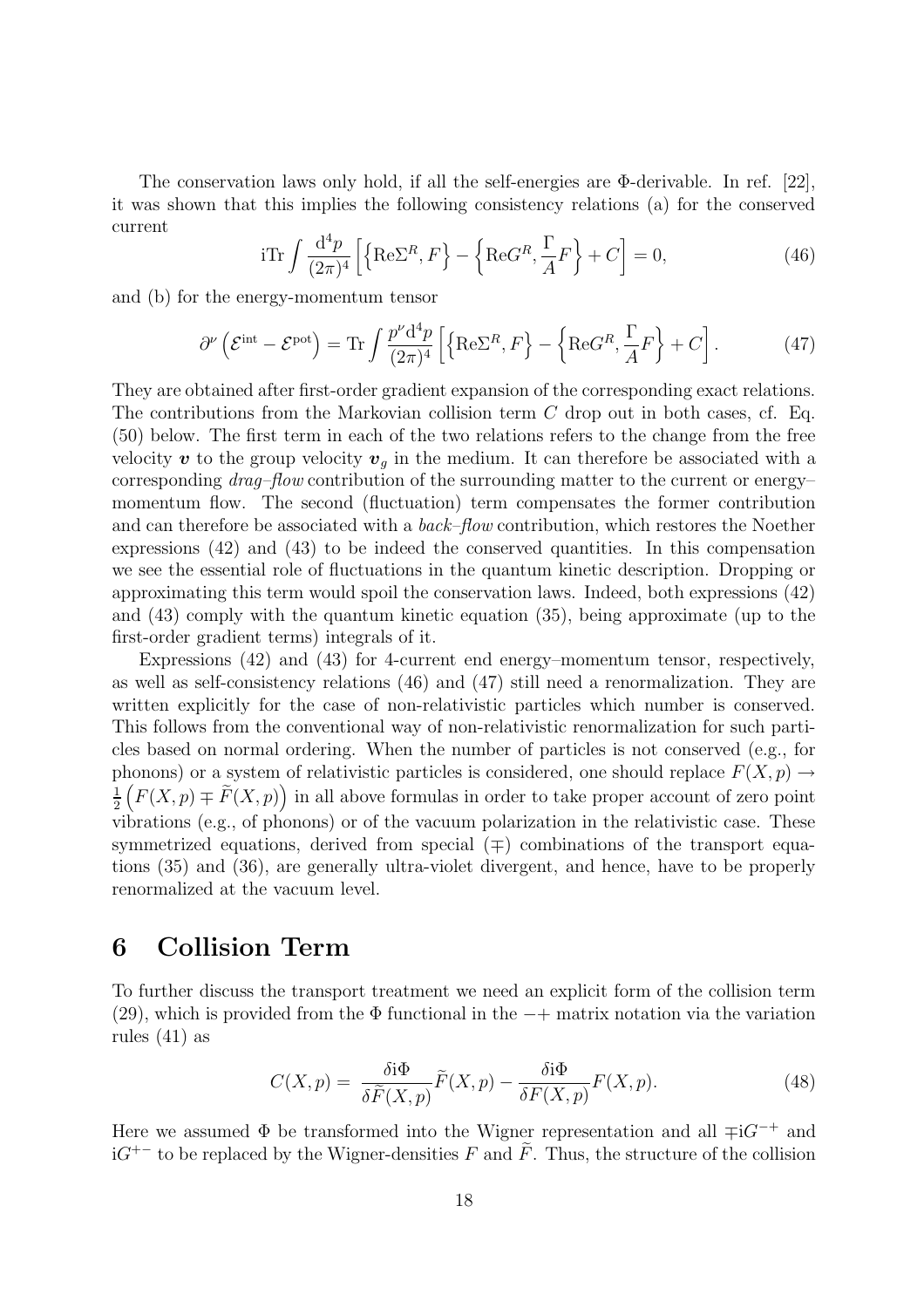term can be inferred from the structure of the diagrams contributing to the functional Φ. To this end, in close analogy to the consideration of ref. [23], we discuss various decompositions of the Φ-functional, from which the in- and out-rates are derived. For the sake of physical transparency, we confine our treatment to the local case, where in the Wigner representation all the Green's functions are taken at the same space-time coordinate X and all non-localities, i.e. derivative corrections, are disregarded. Derivative corrections give rise to memory effects in the collision term, which will be analyzed separately for the specific case of the triangle diagram.

Consider a given closed diagram of  $\Phi$ , at this level specified by a certain number  $n_{\lambda}$ of vertices and a certain contraction pattern. This fixes the topology of such a contour diagram. It leads to  $2^{n_{\lambda}}$  different diagrams in the  $-+$  notation from the summation over all  $-+$  signs attached to each vertex. Any  $-+$  notation diagram of  $\Phi$ , which contains vertices of either sign, can be decomposed into two pieces in such a way that each of the two sub-pieces contains vertices of only one type of sign<sup>4</sup>

$$
i\Phi_{\alpha\beta} = \underbrace{\left(\alpha \prod_{i=1}^{n} \sum_{j=1}^{n} \beta\right)}_{\text{max}} = \left(\alpha \left| F_1 \dots \tilde{F}'_1 \dots \right| \beta\right) \tag{49}
$$
\n
$$
\Rightarrow \int \frac{d^4 p_1}{(2\pi)^4} \dots \frac{d^4 p'_1}{(2\pi)^4} \dots (2\pi)^4 \delta^4 \left(\sum_i p_i - \sum_i p'_i\right) V^*_{\alpha} F_1 \dots \tilde{F}'_1 \dots V_{\beta}
$$

with  $F_1 \cdots F_m \tilde{F}'_1 \cdots \tilde{F}'_m$  linking the two amplitudes. The  $V^*_{\alpha}(X; p_1, ... p'_1, ...)$  and  $V_{\beta}(X; p_1, ... p'_1, ...)$ amplitudes represent multi-point vertex functions of only one sign for the vertices, i.e. they are either entirely time ordered (− vertices) or entirely anti-time ordered (+ vertices). Here we used the fact that adjoint expressions are complex conjugate to each other. Each such vertex function is determined by normal Feynman diagram rules. Applying the matrix variation rules (48), we find that the considered  $\Phi$  diagram gives the following contribution to the local part of the collision term (29)

$$
C^{\rm loc}(X,p) \Rightarrow \frac{1}{2} \int \frac{\mathrm{d}^4 p_1}{(2\pi)^4} \cdots \frac{\mathrm{d}^4 p'_1}{(2\pi)^4} \cdots R \left[ \sum_i \delta^4(p_i - p) - \sum_i \delta^4(p'_i - p) \right]
$$
  
 
$$
\times \left\{ \tilde{F}_1 \dots F'_1 \dots - F_1 \dots \tilde{F}'_1 \dots \right\} (2\pi)^4 \delta^4 \left( \sum_i p_i - \sum_i p'_i \right).
$$
 (50)

with the partial process rates

$$
R(X; p_1, ... p'_1, ...) = \sum_{(\alpha \beta) \in \Phi} \text{Re}\left\{V_{\alpha}^*(X; p_1, ... p'_1, ...)V_{\beta}(X; p_1, ... p'_1, ...)\right\}.
$$
 (51)

The restriction to the real part arises, since with  $(\alpha|\beta)$  also the adjoint  $(\beta|\alpha)$  diagram contributes to this collision term. However these rates are not necessarily positive. In this point, the generalized scheme differs from the conventional Boltzmann kinetics.

<sup>&</sup>lt;sup>4</sup>To construct the decomposition, just deform a given mixed-vertex diagram of  $\Phi$  in such a way that all + and − vertices are placed left and respectively right from a vertical division line and then cut along this line.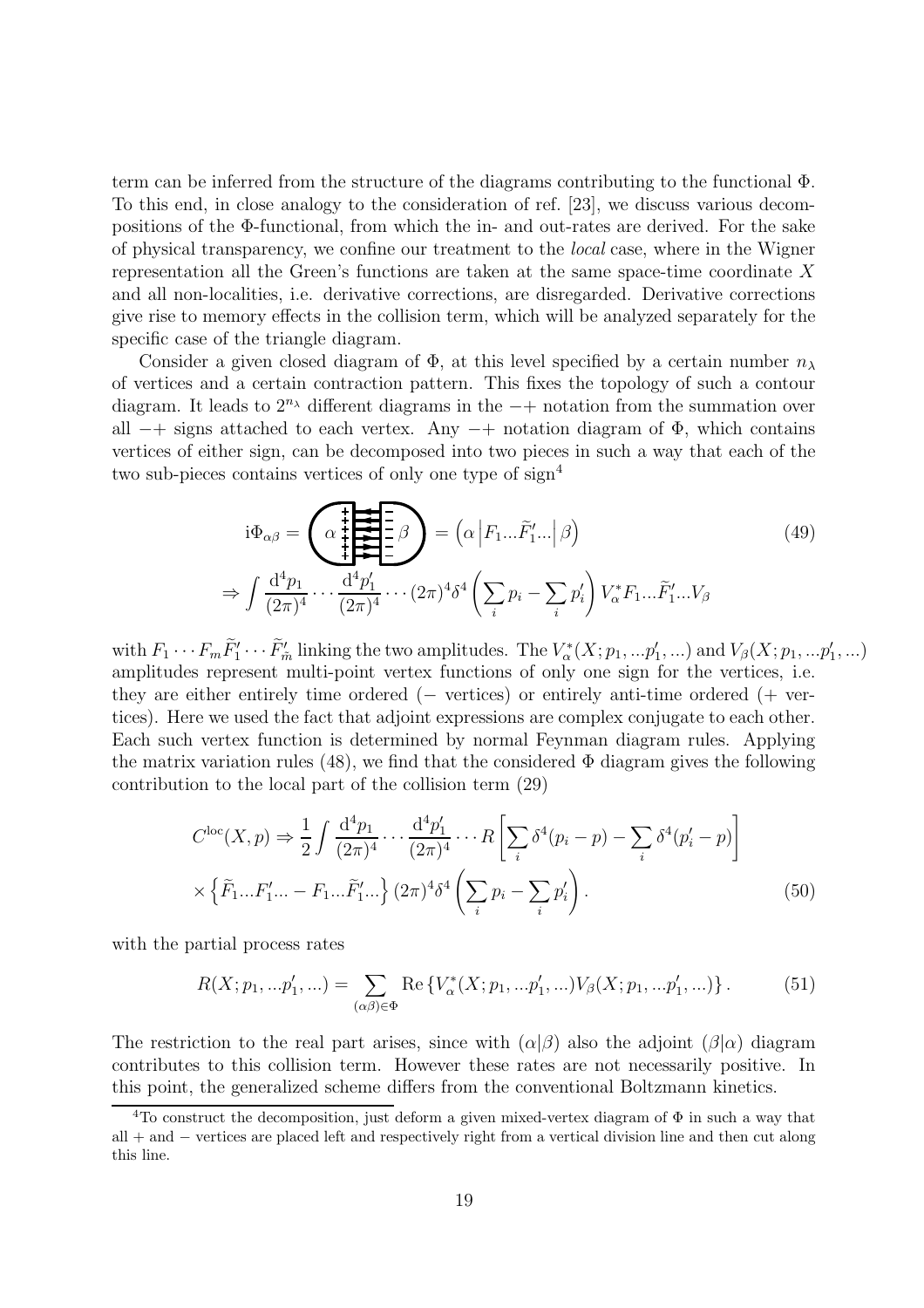An important example of approximate  $\Phi$  which we extensively use below is

$$
i\Phi = \frac{1}{2}\left\{\left\{\right\} + \frac{1}{4}\right\}\left\{\left\{\right\} + \frac{1}{6}\right\}
$$
 (52)

where logarithmic factors due to the special features of the Φ-diagrammatic technique are written out explicitly, cf. ref. [22]. In this example we assume a system of fermions interacting via a two-body potential  $V = V_0 \delta(x - y)$ , and, for the sake of simplicity, disregard its spin structure. The  $\Phi$  functional of Eq. (52) results in the following local collision term

$$
C^{\rm loc} = d^2 \int \frac{d^4 p_1}{(2\pi)^4} \frac{d^4 p_2}{(2\pi)^4} \frac{d^4 p_3}{(2\pi)^4} \left( \left| \sum_{i=1}^{\infty} \mathbf{1} + \prod_{i=1}^{\infty} \mathbf{1} \right|^2 - \left| \prod_{i=1}^{\infty} \mathbf{1} \right|^2 \right)
$$
  
 
$$
\times \delta^4 (p + p_1 - p_2 - p_3) \left( F_2 F_3 \widetilde{F} \widetilde{F}_1 - \widetilde{F}_2 \widetilde{F}_3 F F_1 \right), \tag{53}
$$

where  $d$  is the spin (and maybe isospin) degeneracy factor. From this example one can see that the positive definiteness of transition rate is not evident.

The first-order gradient corrections to the local collision term (50) are called *memory* corrections. Only diagrams of third and higher order in the number of vertices give rise to memory effects. In particular, only the last diagram of Eq.  $(52)$  gives rise to the memory correction, which is calculated in ref. [22].

### 7 Entropy

Compared to exact descriptions, which are time reversible, reduced description schemes in terms of relevant degrees of freedom have access only to some limited information and thus normally lead to irreversibility. In the Green's function formalism presented here the information loss arises from the truncation of the exact Martin–Schwinger hierarchy, where the exact one-particle Green's function couples to the two-particle Green's functions, cf. refs. [15, 43], which in turn are coupled to the three-particle level, etc. This truncation is achieved by the standard Wick decomposition, where all observables are expressed through one-particle propagators and therefore higher-order correlations are dropped. This step provides the Dyson's equation and the corresponding loss of information is expected to lead to a growth of entropy with time.

We start with general manipulations which lead us to definition of the kinetic entropy flow [22]. We multiply Eq. (35) by  $-\ln(F/A)$ , Eq. (36) by ( $\mp$ )  $\ln(F/A)$ , take their sum, integrate it over  $d^4p/(2\pi)^4$ , and finally sum the result over internal degrees of freedom like spin (Tr). Then we arrive at the following relation

$$
\partial_{\mu} s_{\text{loc}}^{\mu}(X) = \text{Tr} \int \frac{\mathrm{d}^4 p}{(2\pi)^4} \ln \frac{\tilde{F}}{F} C(X, p), \tag{54}
$$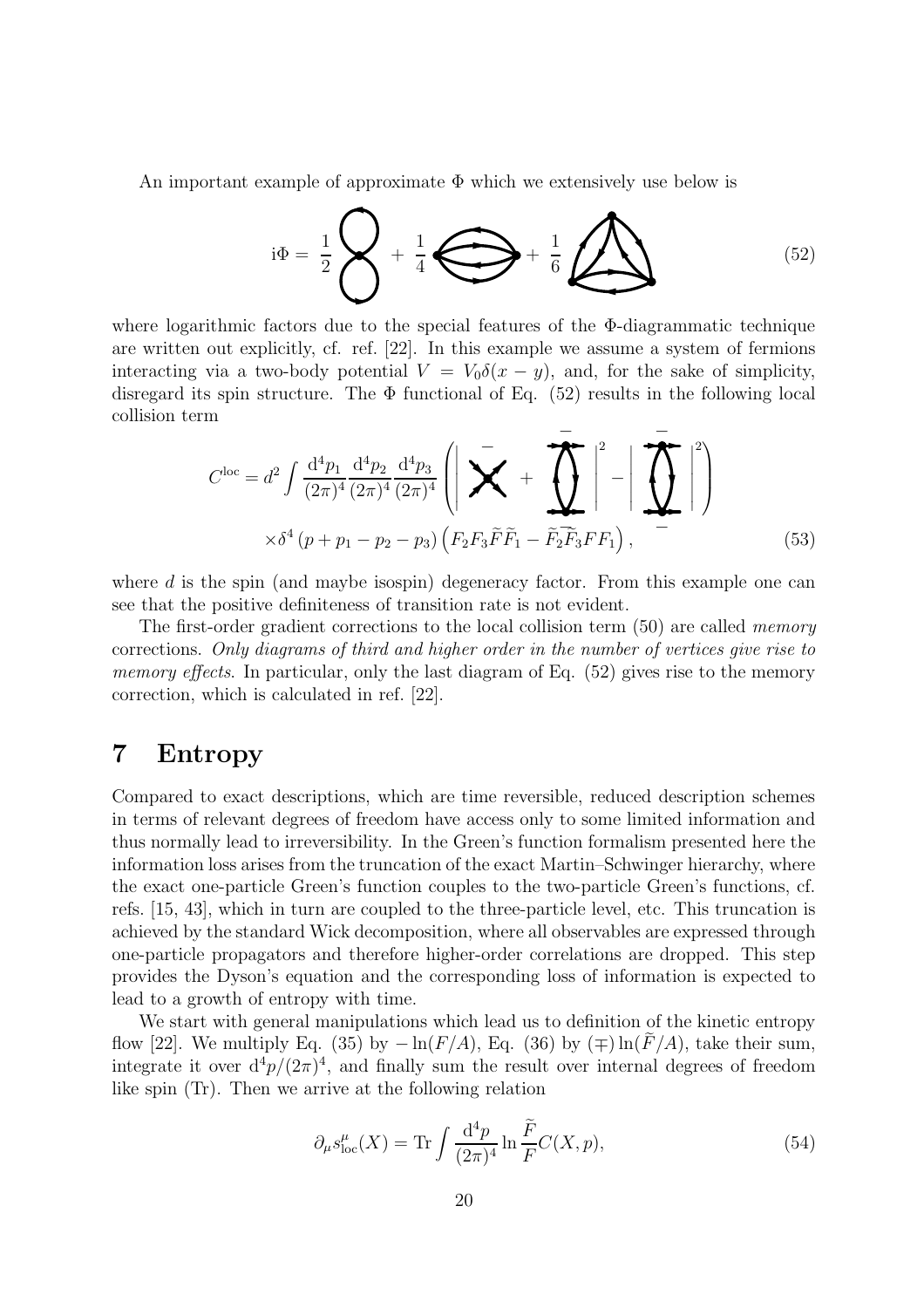$$
s_{\text{loc}}^{\mu} = \text{Tr} \int \frac{\mathrm{d}^4 p}{(2\pi)^4} A_s^{\mu}(X, p) \sigma(X, p), \tag{55}
$$

where

$$
\sigma(X, p) = \mp[1 \mp f] \ln[1 \mp f] - f \ln f,\tag{56}
$$

$$
A_s^{\mu}(X, p) = \frac{A\Gamma}{2}B^{\mu} \tag{57}
$$

$$
B^{\mu} = A \left[ \left( 2\pi^{\mu} - \frac{\partial \text{Re}\Sigma^{R}}{\partial p_{\mu}} \right) - M \Gamma^{-1} \frac{\partial \Gamma}{\partial p_{\mu}} \right],
$$
\n(58)

cf. the corresponding drift term (proportional to  $\partial_{\mu} f$  in Eq. (35)). The zero-components of these functions,  $A_s^0$  and  $B^0$ , have a meaning of the entropy and flow spectral functions, respectively, and satisfy the same sum rule as A. If the considered particle is a resonance, like the  $\Delta$  or  $\rho$ -meson resonances in hadron physics, the  $B^0$  function relates to the energy variations of scattering phase shift of the scattering channel coupling to the resonance in the discussed above virial limit. The value  $s_{\text{loc}}^0$  is interpreted as the local (Markovian) part of the entropy flow. Indeed, the  $s_{\text{loc}}^0$  has proper thermodynamic and quasiparticle limits [22]. However, to be sure that this is indeed the entropy flow we must prove the H-theorem for this quantity.

First, let us consider the case, when memory corrections to the collision term are negligible. Then we can make use of the form (50) of the local collision term. Thus, we arrive at the relation

$$
\operatorname{Tr} \int \frac{\mathrm{d}^4 p}{(2\pi)^4} \ln \frac{\tilde{F}}{F} C_{\text{loc}}(X, p) \Rightarrow \operatorname{Tr} \frac{1}{2} \int \frac{\mathrm{d}^4 p_1}{(2\pi)^4} \cdots \frac{\mathrm{d}^4 p'_1}{(2\pi)^4} \cdots R
$$
  
 
$$
\times \left\{ F_1 \dots \tilde{F}_1' \dots - \tilde{F}_1 \dots F_1' \dots \right\} \ln \frac{F_1 \dots \tilde{F}_1' \dots}{\tilde{F}_1 \dots F_1' \dots} (2\pi)^4 \delta^4 \left( \sum_i p_i - \sum_i p'_i \right).
$$
 (59)

In case all rates R are non-negative, i.e.  $R \geq 0$ , this expression is non-negative, since  $(x - y) \ln(x/y) \ge 0$  for any positive x and y. In particular,  $R \ge 0$  takes place for all  $\Phi$ -functionals up to two vertices. Then the divergence of  $s_{\rm lc}^{\mu}$  $_{\text{loc}}^{\mu}$  is non-negative

$$
\partial_{\mu} s_{\text{loc}}^{\mu}(X) \ge 0,\tag{60}
$$

which proves the  $H$ -theorem in this case with (55) as the non-equilibrium entropy flow. However, as has been mentioned above, we are unable to show that  $R$  always takes nonnegative values for all Φ-functionals.

If memory corrections are essential, the situation is even more involved. Let us consider this situation again at the example of the  $\Phi$  approximation given by Eq. (52). We assume that the fermion–fermion potential interaction is such that the corresponding transition rate of the corresponding local collision term  $(53)$  is always non-negative, so that the  $H$ theorem takes place in the local approximation, i.e. when we keep only  $C^{\text{loc}}$ . Here we will schematically describe calculations of ref. [22] which, to our opinion, illustrate a general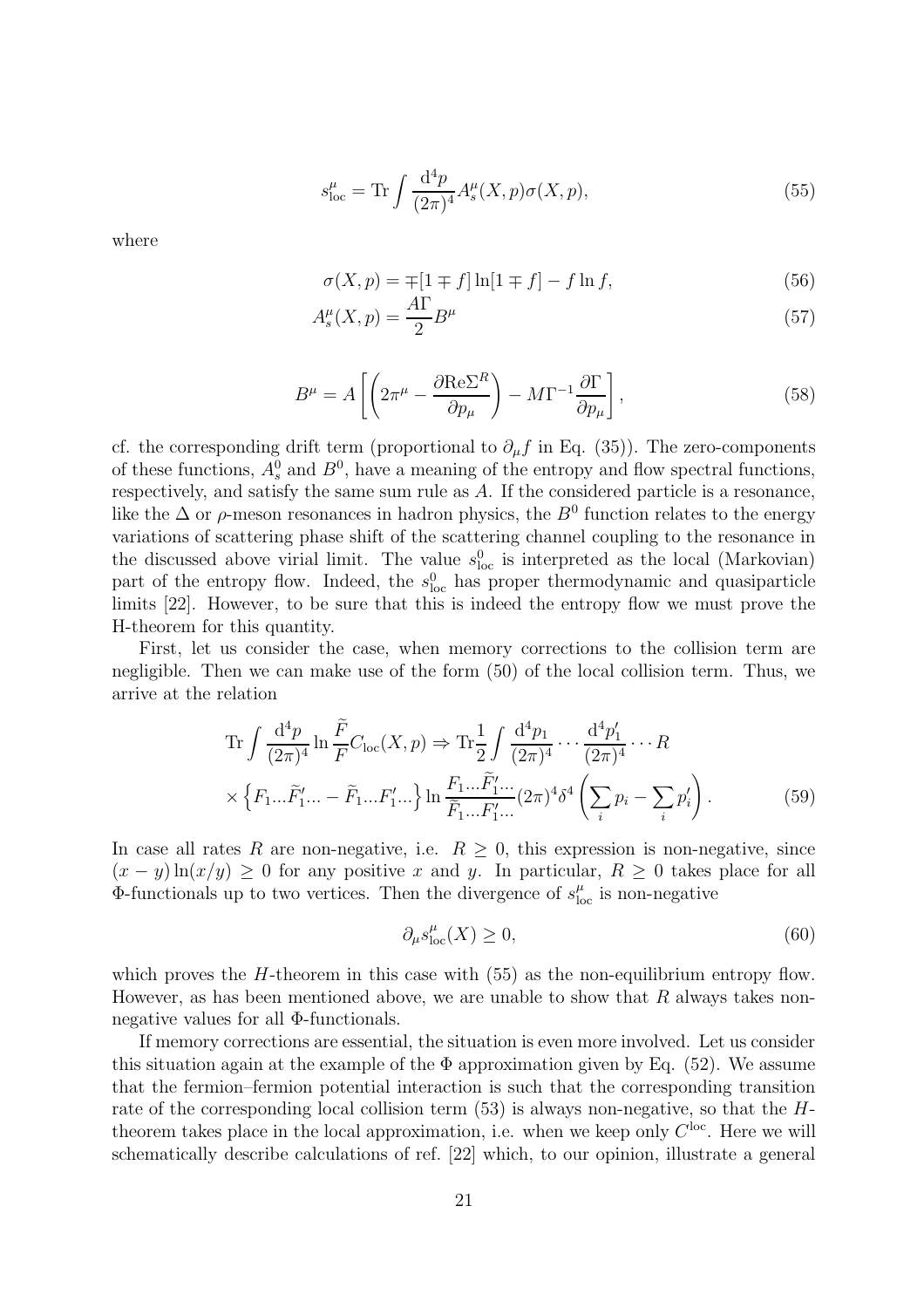strategy for the derivation of memory correction to the entropy, provided the H-theorem holds for the local part.

Now Eq. (54) takes the form

$$
\partial_{\mu} s_{\text{loc}}^{\mu}(X) = \text{Tr} \int \frac{\mathrm{d}^4 p}{(2\pi)^4} \ln \frac{\tilde{F}}{F} C^{\text{loc}} + \text{Tr} \int \frac{\mathrm{d}^4 p}{(2\pi)^4} \ln \frac{\tilde{F}}{F} C^{\text{mem}},\tag{61}
$$

where  $s_{\rm lc}^{\mu}$  $_{\text{loc}}^{\mu}$  is still the Markovian entropy flow defined by Eq. (55). Our aim here is to present the last term on the r.h.s. of Eq.  $(61)$  in the form of full x-derivative

$$
\operatorname{Tr} \int \frac{\mathrm{d}^4 p}{(2\pi)^4} \ln \frac{\tilde{F}}{F} C^{\text{mem}} = -\partial_{\mu} s_{\text{mem}}^{\mu}(X) + \delta c_{\text{mem}}(X) \tag{62}
$$

of some function  $s_{\text{mem}}^{\mu}(X)$ , which we then interpret as a non-Markovian correction to the entropy flow of Eq. (55) plus a correction ( $\delta c_{\text{mem}}$ ). For the memory induced by the triangle diagram of Eq.(52) detailed calculations of ref. [22] show that smallness of the  $\delta c_{\text{mem}}$ , originating from small space–time gradients and small deviation from equilibrium, allows us to neglect this term as compared with the first term in r.h.s. of Eq. (62). Thus, we obtain

$$
\partial_{\mu} \left( s_{\text{loc}}^{\mu} + s_{\text{mem}}^{\mu} \right) \simeq \text{Tr} \int \frac{\mathrm{d}^4 p}{(2\pi)^4} \ln \frac{\tilde{F}}{F} C^{\text{loc}} \ge 0, \tag{63}
$$

which is the H-theorem for the non-Markovian kinetic equation under consideration with  $s_{\text{loc}}^{\mu} + s_{\text{mem}}^{\mu}$  as the proper entropy flow. The r.h.s. of Eq. (63) is non-negative provided the corresponding transition rate in the local collision term of Eq. (53) is non-negative.

The explicit form of  $s_{\text{mem}}^{\mu}$  is very complicated, see ref. [22]. In equilibrium at low temperatures we get  $s_{\text{mem}}^0 \sim T^3 \ln T$  that gives the leading correction to the standard Fermi-liquid entropy. This is the famous correction [55, 56] to the specific heat of liquid <sup>3</sup>He. Since this correction is quite comparable (numerically) to the leading term in the specific heat ( $\sim T$ ), one may claim that liquid <sup>3</sup>He is a liquid with quite strong memory effects from the point of view of kinetics.

### 8 Pion-Condensate Phase Transition

As a further example for the role of finite width effects we consider the phase transition dynamics into a pion-condensate. The possible formation of such a pion condensate in dense nuclear matter was initially suggested by A.B. Migdal in his pioneering work [5]. In realistic treatments of this problem applied to equilibrated isospin-symmetric nuclear matter at low temperatures  $T \ll m_{\pi}$  the pion self-energy is determined by nucleon– nucleon-hole, ∆–nucleon-hole contributions corrected by nucleon–nucleon correlations,  $\pi\pi$  fluctuations and a residual interaction [9]. A recent numerical analysis [57] within a variational method with realistic two- and three-nucleon interactions gave  $\rho_c \simeq 2\rho_0$  for the critical density of  $\pi^+$ ,  $\pi^-$ ,  $\pi^0$  condensation in symmetric nuclear matter and  $\rho_c \simeq 1.3\rho_0$ for  $\pi^0$  condensation in neutron matter, with  $\rho_0$  being nuclear saturation density.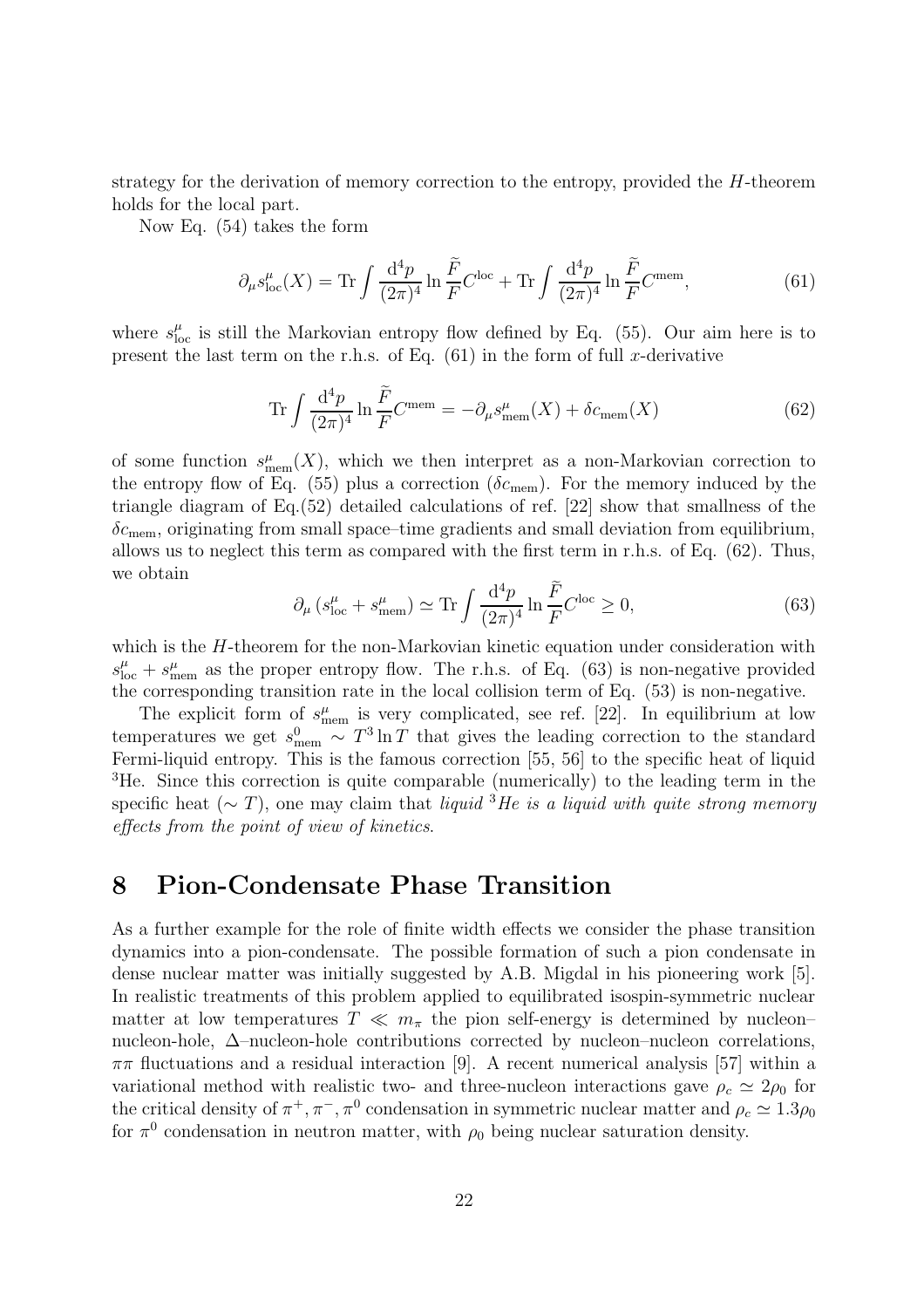In symmetric nuclear matter the pion condensate frequency vanishes while the magnitude of condensate momentum  $p_c$ , is approximately given by the nucleon Fermi momentum  $| \mathbf{p}_c | \simeq p_F$ . The critical behavior of the system is determined by the effective pion gap

$$
\tilde{\omega}^2(\boldsymbol{p}_c) = \min_{\boldsymbol{p}} \left\{ m_\pi^2 + \boldsymbol{p}^2 + \text{Re}\Sigma_\pi^R(0, \boldsymbol{p}, \varphi_\pi = 0) \right\},\tag{64}
$$

where the momentum  $p = p_c$  corresponds to the minimum of the gap at zero mean



Figure 5: Effective pion gap (64) versus nuclear density, see ref. [9].

field  $\varphi_{\pi} = 0$  [8, 9]. Fig. 5 illustrates the behavior of the effective pion gap  $\tilde{\omega}^2(\boldsymbol{p}_c)$  as a function of the baryon density  $\rho$ . At low densities,  $\text{Re}\Sigma_{\pi}^R$  is small and one obviously has  $\tilde{\omega}^2 > 0$ . The dashed line in Fig. 5 describes the case where the  $\pi \pi$  fluctuations are artificially switched off and the phase transition turns out to be of second order. At the critical point of the pion condensation  $(\rho = \rho_c)$  this value of  $\tilde{\omega}^2$  with switched-off  $\pi\pi$ fluctuations changes its sign. In reality the  $\pi\pi$  fluctuations are significant in the vicinity of the critical point [58, 59, 60]. The corresponding contribution to the pion self-energy behaves as  $T/\tilde{\omega}(\varphi_\pi, \mathbf{p}_c)$  at  $T > |\tilde{\omega}^2(\varphi_\pi, \mathbf{p}_c)/m_\pi|$ , and  $\tilde{\omega}^2(\mathbf{p}_c)$  does not cross the zero line at all<sup>5</sup>. Rather there are two branches (solid curves in Fig. 5) with positive and respectively negative value for  $\tilde{\omega}^2(\boldsymbol{p}_c)$  and the transition becomes of the first order. Calculations of refs [58, 59, 60] demonstrate that at  $\rho > \rho_c$  the free energy of the state with  $\tilde{\omega}^2(\boldsymbol{p}_0) > 0$ , where the pion mean field is zero, becomes larger than that of the corresponding state with  $\tilde{\omega}^2(\boldsymbol{p}_c) < 0$  and a finite mean field. Thus, at  $\rho = \rho_c$  the first-order phase transition to the inhomogeneous pion-condensate state occurs. At  $\rho > \rho_c$  the state with  $\tilde{\omega}^2(\mathbf{p}_c) > 0$ is meta-stable and the state with  $\tilde{\omega}^2(\mathbf{p}_c) < 0$  and  $\tilde{\varphi}_{\pi} \neq 0$  becomes the ground state.

Before we discuss a self-consistent scheme for a quantitative treatment of this problem we like to qualitatively explain how the instability towards pion condensation develops

<sup>&</sup>lt;sup>5</sup>Here we have used the  $\tilde{\omega}^2$  quantity that already takes account of the pion mean field as explained below, cf. Eq. (69) and the definition of  $\tilde{\omega}(\varphi_{\pi}, \mathbf{p}_c)$  after it.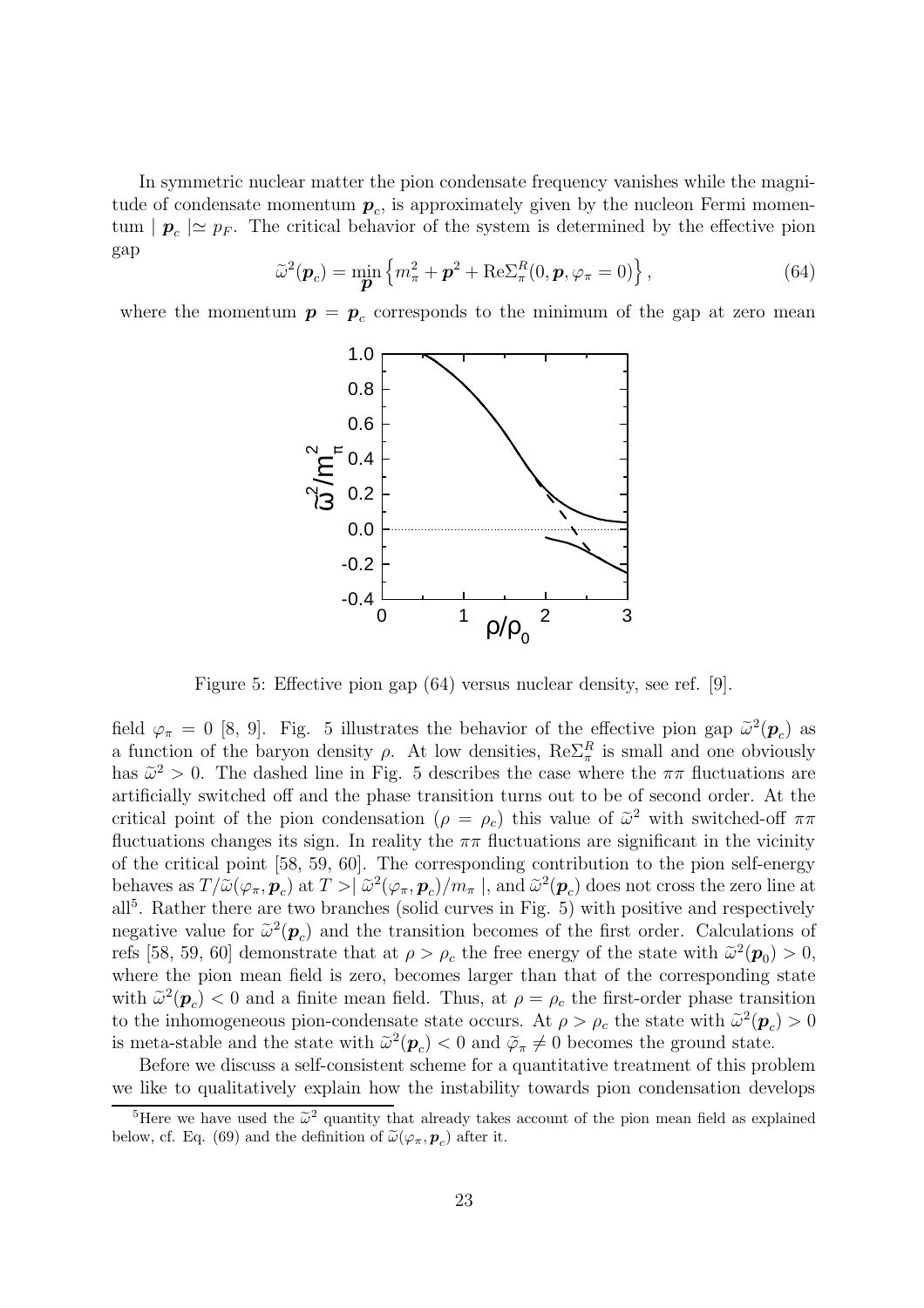dynamically. To simplify the treatment we assume that the pion density is low  $(\rho_{\pi} \ll \rho)$ and further use the fact that the pion is much lighter than the nucleon  $(m_{\pi}/m_N \simeq 1/7)$ . This allows us to consider the pion sub-system as a light admixture in a heavy baryon environment, neglecting the feedback of the pions onto the baryons. It provides nucleon Green's functions unaffected by the pion distribution. This very approximation was used in the first works exploring the possibility of the pion condensation in dense nuclear matter [5, 6, 7]. We will use it for the pion retarded self-energy, thus neglecting the contribution from pion fluctuations (see dashed curve in Fig. 5). Within the above approximations the quantum kinetic equation (35) for the pion distribution  $f_{\pi}$  in homogeneous and equilibrated baryon environment becomes

$$
\frac{1}{2}\Gamma B_{\mu}\partial_{X}^{\mu}f_{\pi} = \Gamma_{\text{in}} - \Gamma f_{\pi}.
$$
\n(65)

Here  $B_{\mu}$  is defined in Eq. (58) and all subscripts  $\pi$  are omitted, except for the pion distribution function  $f_{\pi}$ .

We like now to illustrate that the second branch in Fig. 5 with negative  $\tilde{\omega}^2$  constructed under the assumption of vanishing mean field is indeed unstable and becomes stabilized by a finite mean field. The instability of the system can be discussed considering a weak perturbation  $\delta f_{\pi}$  of the pion distribution  $f_{\pi}^{(0)} = [\exp(p_0/T) - 1]^{-1}$  which we assume equilibrated in the rest frame of the system. Linearizing Eq. (65) we find

$$
\frac{1}{2}B_{\mu}\partial_{X}^{\mu}\delta f_{\pi} + \delta f_{\pi} = 0, \tag{66}
$$

with the solution

$$
\delta f_{\pi}(t, p) = \delta f_0(p) \exp\left[-2t/B_0(p)\right],\tag{67}
$$

where for simplicity the initial fluctuation  $\delta f_0(p)$  of the pion distribution is assumed to be space-independent. Let us consider the case, where  $p_0 \to 0$  and  $|p| \simeq p_F$ . This fourmomentum region, being far from the pion mass shell, is right the region, where the pion instability is expected in symmetric nuclear matter. Here the real part of the pion selfenergy  $\text{Re}\Sigma^R$  is an even function of the pion energy  $p_0$  while the width is an odd function and proportional to  $p_0$  for  $p_0 \to 0$ . Using the results of refs. [8, 9]  $2p_0 - \partial \text{Re} \Sigma^R / \partial p_0 \to 0$ ,  $\Gamma = \beta(\mathbf{p})p_0$  and  $\beta(\mathbf{p}) \sim m_\pi$  for  $p_0 \to 0$ , we get  $B_0 = \beta(\mathbf{p})/\tilde{\omega}^2(\mathbf{p})$  from Eq. (58) and therefore

$$
\delta f_{\pi}(t, p_0 = 0, \mathbf{p}) = \delta f_0(p_0 = 0, \mathbf{p}) \exp \left[ -2\tilde{\omega}^2(\mathbf{p})t/\beta(\mathbf{p}) \right]. \tag{68}
$$

The above solution shows that for  $\tilde{\omega}^2 > 0$  initial fluctuations are damped, whereas they grow in the opposite case. Thus, the change of sign of  $\tilde{\omega}^2(\mathbf{p}_c)$  leads to an instability of the virtual pion distribution at low energies and momenta  $\simeq \boldsymbol{p}_c$ . The solution (68) illustrates the important role of the width in the quantum kinetic description. If the width would be neglected in the quantum kinetic equation, one would fail to find the above instability.

The growth of the pion distribution  $\delta f_{\pi}$  is accompanied by a growth of the condensate field  $\varphi_{\pi}$ . Due to the latter the increase of the virtual pion distribution slows down and finally stops when the mean field reaches its stationary value. Therefore, a consistent treatment of the problem requires the solution of the coupled system of the quantum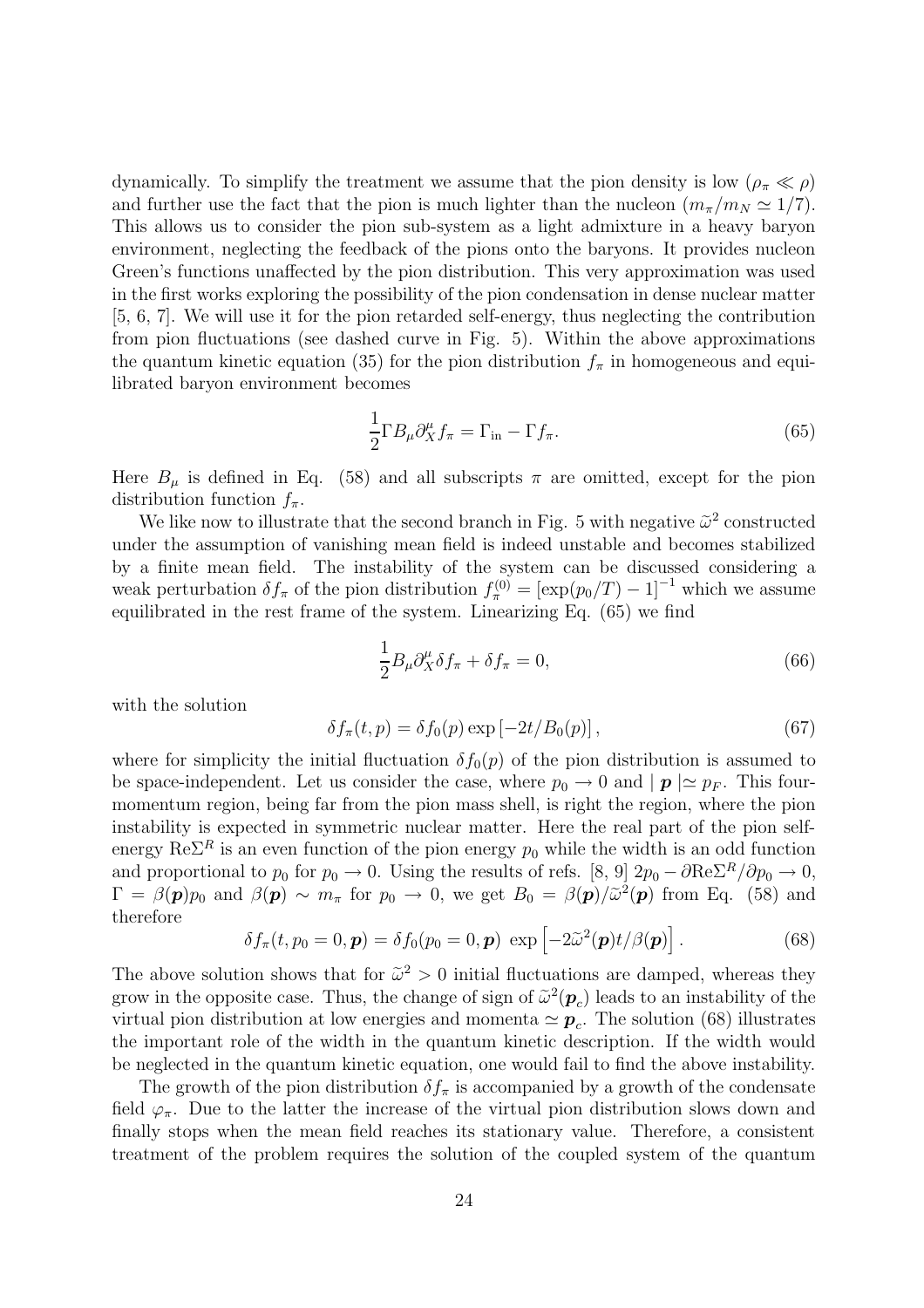kinetic equation (35) and the mean field equation (39). In order to find the behavior of the virtual pion distribution one also has to include the mean field contribution to the pion self-energy. Considering only small mean fields we keep terms of the lowest-order in  $\varphi_{\pi}$ . Then  $\Sigma^R$  acquires an additional contribution  $\Sigma^R(\varphi_{\pi}) = \Sigma^R(\varphi_{\pi} = 0) + \lambda_{\text{eff}} |\varphi_{\pi}|^2$ , where  $\lambda_{\text{eff}}$  denotes the total in-medium pion-pion interaction. Within the same order the mean-field equation becomes

$$
\left[\tilde{\omega}^2(\boldsymbol{p}_c) + \lambda_{\text{eff}} \tilde{\varphi}_\pi^2(t) + \frac{1}{2} \beta(\boldsymbol{p}_c) \partial_t\right] \tilde{\varphi}_\pi(t) = 0.
$$
\n(69)

Here we have assumed the simplest structure for the condensate field  $\varphi_{\pi} = \tilde{\varphi}_{\pi}(t) \exp(i \boldsymbol{p}_c \boldsymbol{r}),$ where  $\tilde{\varphi}_{\pi}(t)$  is a space-homogeneous real function which varies slowly in time. Also one should do the replacement  $\tilde{\omega}^2(\mathbf{p}_c) \rightarrow \tilde{\omega}^2(\varphi_\pi, \mathbf{p}_c) \equiv \tilde{\omega}^2(\mathbf{p}_c) + \lambda_{\text{eff}} |\varphi_\pi|^2$  in the above equations (65) - (68) for the pion distribution.

The time dependence of  $\tilde{\varphi}$  can qualitatively be understood inspecting the two limits of small and large times. At short times the mean field is still small and one can neglect the  $\lambda_{\text{eff}}\tilde{\varphi}^2(t)$  term in Eq. (69). Then the mean field

$$
\widetilde{\varphi}_{\pi}(t) = \widetilde{\varphi}_{\pi}(0) \exp \left[ -2\widetilde{\omega}^2(\boldsymbol{p}_c)t / \beta(\boldsymbol{p}_c) \right]
$$
\n(70)

grows exponentially with time, just like the distribution function (68). Here  $\tilde{\varphi}_{\pi}(0)$  is an initial small fluctuation of the field. At later times the solution of Eq. (69) approaches the stationary limit  $\widetilde{\varphi}_{\pi} \to \widetilde{\varphi}_{\pi}^{\text{stat}}$  with

$$
(\tilde{\varphi}_{\pi}^{\text{stat}})^2 = -\tilde{\omega}^2(\boldsymbol{p}_c)/\lambda_{\text{eff}}(\boldsymbol{p}_c). \tag{71}
$$

Since simultaneously  $\tilde{\omega}^2(\varphi_\pi, \mathbf{p}_c) = \tilde{\omega}^2(\mathbf{p}_c) + \lambda_{\text{eff}} |\varphi_\pi|^2 \to 0$ , the change in the pion distribution  $\delta f_\pi$  will saturate. This stationary solution  $\tilde{\varphi}_\pi^{\text{stat}}$  is stable as can be seen from linearizing Eq. (69) around  $\widetilde{\varphi}_{\pi}^{\text{stat}}$ 

$$
\widetilde{\varphi}_{\pi}(t) = \widetilde{\varphi}_{\pi}^{\text{stat}} - \delta \widetilde{\varphi}_0 \exp \left[ 4\widetilde{\omega}^2(\boldsymbol{p}_c) t / \beta(\boldsymbol{p}_c) \right],\tag{72}
$$

since the exponent is negative. Here  $\delta\tilde{\varphi}_0$  denotes an arbitrary initial space-homogeneous fluctuation.

The physics can again be cast into a  $\Phi$ -derivable form, where the  $\Phi$  functional should include at least the following diagrams

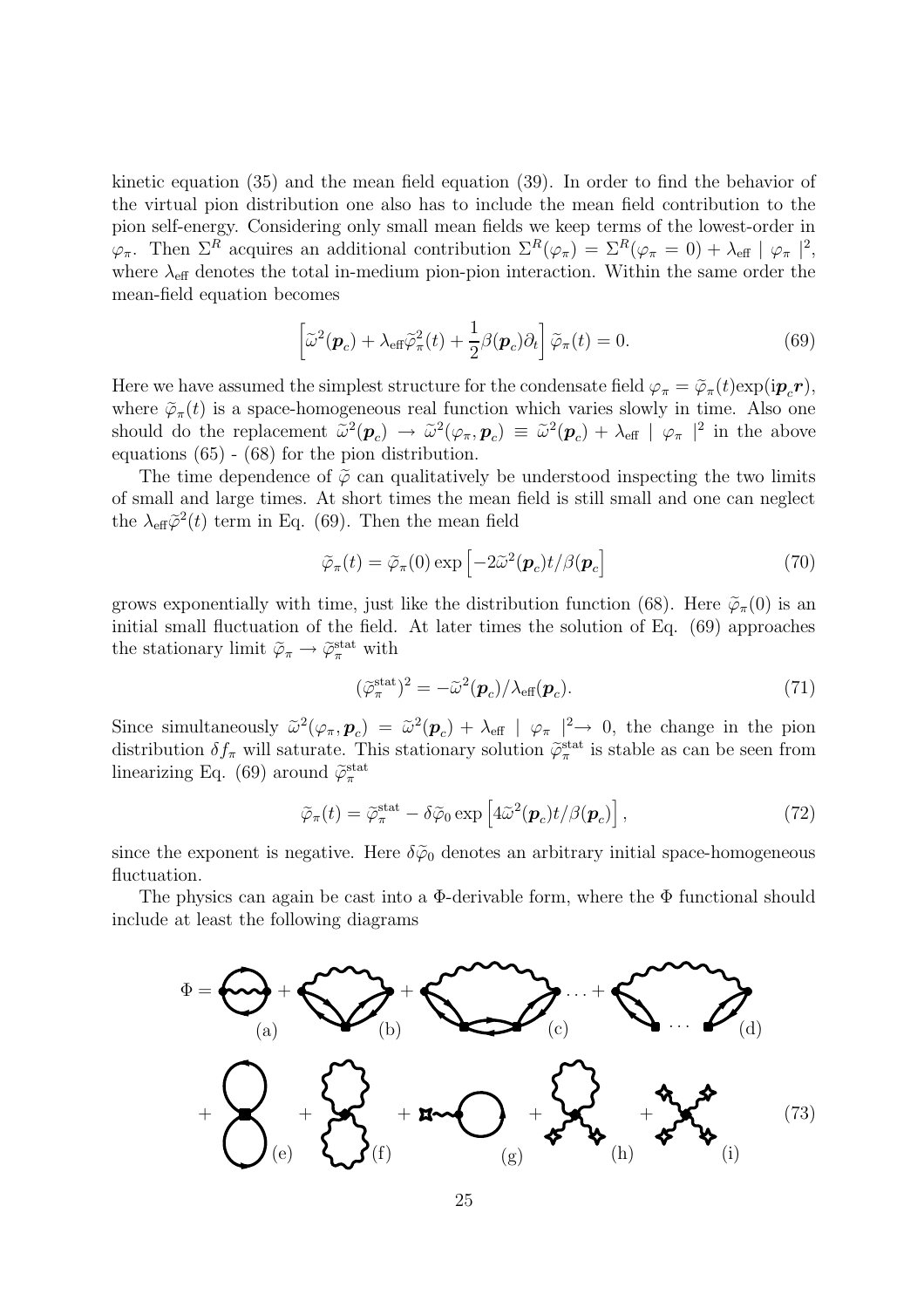Here bold and bold-wavy lines relate to baryon and pion Green's functions, respectively, while the wavy line terminated by cross denotes the pion condensate. Since in the broken phase the mean pion field mixes nucleon with  $\Delta$  configurations we adopt the  $SU(4)$  formulation of the model, introduced in ref. [61]. There one deals with a unified description of baryons (N and  $\Delta$ ), based on 20 × 20 matrix Hamiltonian in the basis of 20  $\Delta$ –nucleon spin–isospin states. Thus, the solid lines symbolize a unified propagator matrix for  $\Delta$ resonance and nucleon. The mixing is provided by condensate–baryon coupling (diagram (g)). Numerical symmetry factors are omitted in Eq. (73).

Functional variation of  $\Phi$  with respect to propagators provides the corresponding selfenergies. Diagrammatically this variation corresponds to cutting and opening the respective propagator lines of the diagrams of  $\Phi$  in Eq. (73). Thus diagrams (a) to (d), (f) and (h) contribute to the pion self-energy. Diagram (a) accounts for the baryon particle–hole contributions to the pion self-energy. It includes  $NN^{-1}$ ,  $\Delta N^{-1}$ ,  $N\Delta^{-1}$  and  $\Delta \Delta^{-1}$  terms. The subsequent series of diagrams (b) to (d) renormalizes baryon–pion vertex including baryon–baryon correlations in terms of the Landau–Migdal parameter  $g'$ . Diagram (f) accounts for the pion fluctuations. It is proportional to  $\sim T/\tilde{\omega}(\varphi_{\pi}, \bm{p}_c)$  and thus causes the transition to be of first order. This becomes especially important for the case of heated and even non-equilibrium dense matter, where the effective pion gap [59, 60] drops. One should notice that pion fluctuation contributions are also present in the particle-hole diagram (a) when opened perturbatively. Diagram (h) corresponds to pion interactions with the condensate which is responsible for the stabilization of the condensate solution (71).

Likewise cutting and opening the solid lines in  $\Phi$  determines the baryon self-energy which describes the feedback of the pions onto the baryonic subsystem. This feedback is required for the conserving and thermodynamically consistent treatment of the problem. Diagrams of the first line correspond to the modification of the baryon motion by the multiple interaction with the pions corrected by correlations. Diagram (e) generates a purely local interaction contribution whereas diagram (g) with the coupling of the condensate to baryons leads to the mixing of N and  $\Delta$ .

Variation of  $\Phi$  with respect to the condensates (wavy line with cross) determines the source term J in the equation for the mean field (39). The value  $\lambda_{\text{eff}}$  entering Eq. (69) is generated by the the last two diagrams (h) and (i) of Eq. (73).

The kinetic description (35) for the particle distribution together with the equation of motion for the mean field (39) is still insufficient for the numerical simulations of the dynamics of the phase transition. The reason is that the creation of seeds of the new phase, which initiate the growth of the mean field and the particle distribution, is due to fluctuations, cf. Eqs. (68) and (70). However, the scheme of Eqs. (35) and (39) provides no sources of stochastic fluctuations. Thus, it can only simulate the dynamics of one of the phases rather than the transition between them. The required stochastic sources may be introduced into the transport theory in the spirit of the Boltzmann–Langevin approach developed in refs [62, 63, 64] and the stochastic interpretation of the Kadanoff–Baym equations [65]. The stochastic transport approach offers an appropriate framework for the description of the unstable dynamics by means of a stochastic force in the mean field equation and a stochastic collision term in the transport equation, which both act as a source for a continuous branching of the dynamical trajectories.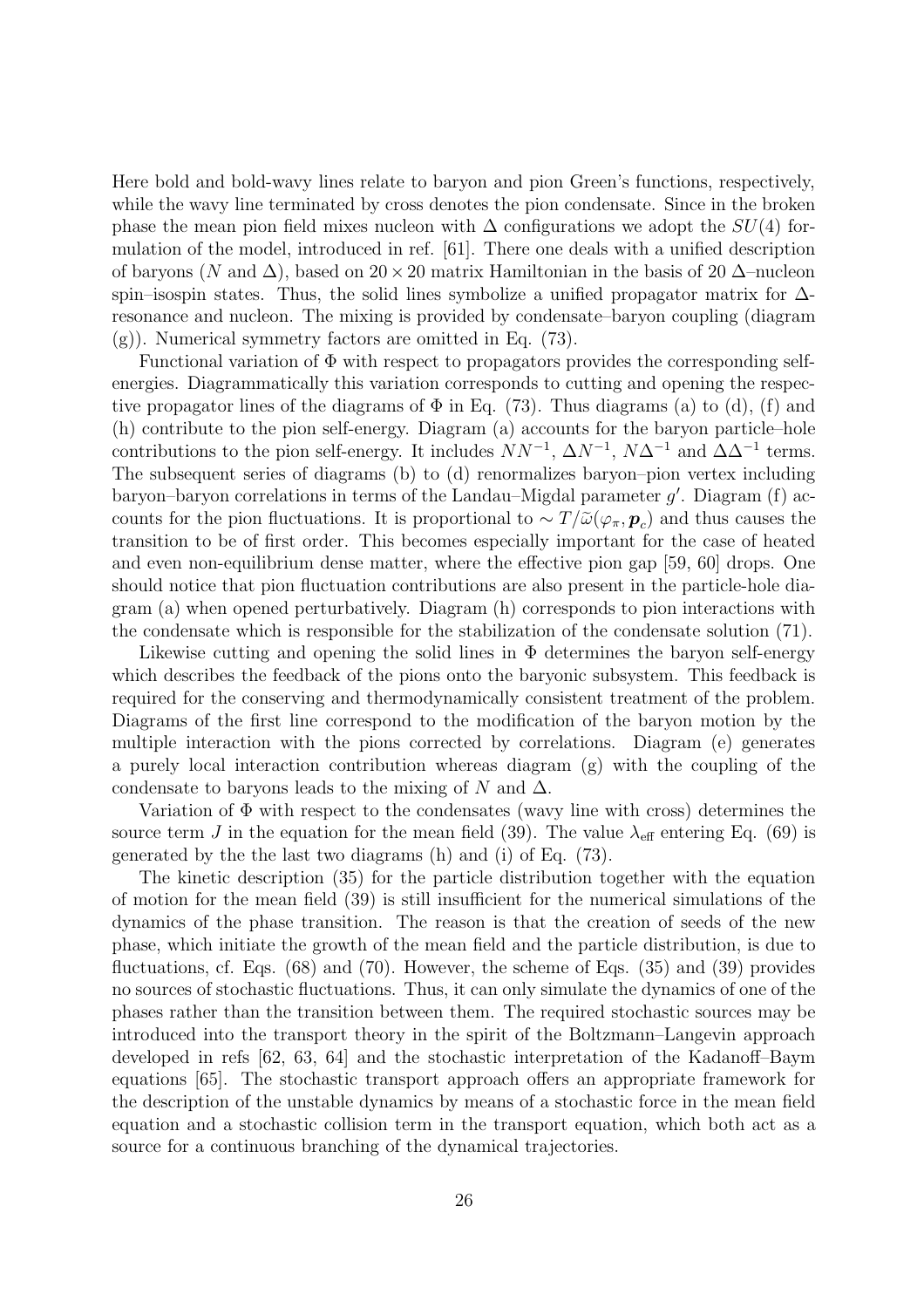The above example shows that we really need the off-mass-shell kinetics to describe the dynamics of the pion-condensate phase transition, since the corresponding instability of the pion distribution function occurs far from the pion mass shell, cf. Eq. (68). Besides the conserving property and thermodynamic consistency of the Φ-derivable approximation it also leads us to the proper order of the phase transition.

#### 9 Summary and Prospects

A number of problems arising in different dynamical systems, e.g. in heavy-ion collisions, require an explicit treatment of dynamical evolution of particles with finite mass-width. This was demonstrated for the example of bremsstrahlung from a nuclear source, where the soft part of the spectrum can be reproduced only provided the mass-widths of nucleons in the source are taken explicitly into account. In this case the mass-width arises due to collisional broadening of nucleons. Another examples considered concern propagation of broad resonances (like  $\rho$ -meson and  $\Delta$ ) in the medium. Decays of  $\rho$ -mesons are an important source of di-leptons radiated by excited nuclear matter. As shown, a consistent description of the invariant-mass spectrum of radiated di-leptons can be only achieved if one accounts for the in-medium modification of the  $\rho$ -meson width (more precisely, its spectral function). The principle of  $\arctan z = re\arctan z$  was demonstrated on a pedagogical example when there is only  $\pi N\Delta$  coupling and in the limit of a dilute nuclear matter. We also expect a consistent description of chiral  $\sigma$ -,  $\pi$ - condensates together with fluctuations, as an immediate application of our results to multi-component systems.

We have argued that the Kadanoff–Baym equation within the first-order gradient approximation, slightly modified to make the set of Dyson's equations exactly consistent (rather than up to the second-order gradient terms), together with algebraic equation for the spectral function provide a proper frame for a quantum four-phase-space kinetic description that applies also to systems of unstable particles. The quantum fourmomentum-space kinetic equation proves to be charge and energy–momentum conserving and thermodynamically consistent, provided it is based on a Φ-derivable approximation. The  $\Phi$  functional also gives rise to a very natural representation of the collision term. Various self-consistent approximations are known since long time which do not explicitly use the Φ-derivable concept like self-consistent Born and T-matrix approximations. The advantage the Φ functional method consists in offering a regular way of constructing various self-consistent approximations.

We have also addressed the question whether a closed non-equilibrium system approaches the thermodynamic equilibrium during its evolution. We obtained a definite expression for a local (Markovian) entropy flow and were able to explicitly demonstrate the H-theorem for some of the common choices of  $\Phi$  approximations. This expression holds beyond the quasiparticle picture and thus generalizes the well-known Boltzmann kinetic entropy. Memory effects in the quantum four-momentum-space kinetics were discussed and a general strategy to deduce memory corrections to the entropy was outlined.

At the example of pion-condensate phase transition in symmetric nuclear matter we demonstrated important role of the width effects in the dynamics and we formulated a self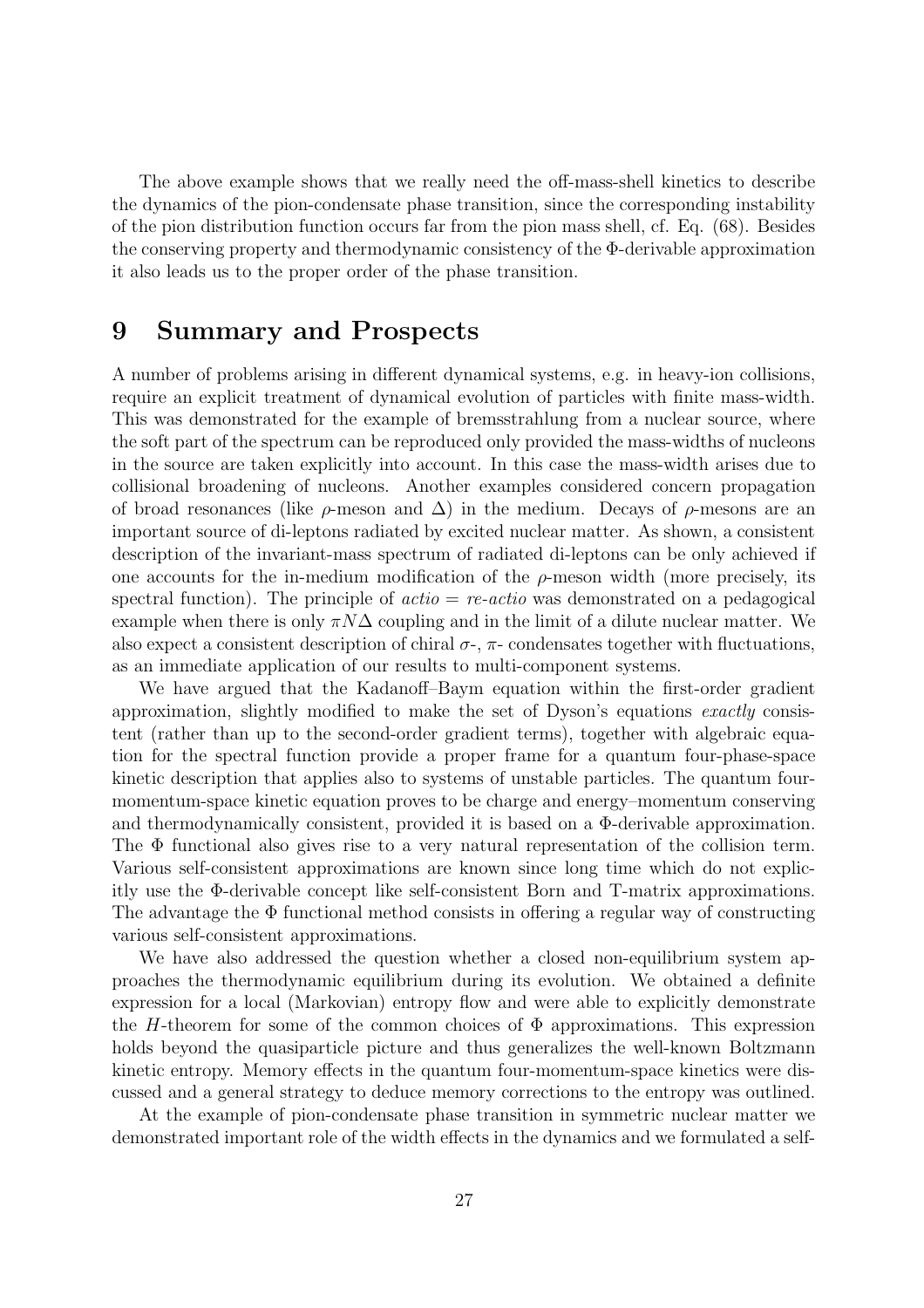consistent  $\Phi$  derivable scheme for the transport treatment of this problem. An interesting application of such self-consistent transport description is possible to dynamics of the phase transition of a neutron star to the pion or kaon condensate state accompanied by the corresponding neutrino burst. In view of the letter, another application concerns description of the neutrino transport in supernovas and hot neutron stars during first few minutes of their evolution. At an initial stage, neutrinos typically of thermal energy, produced outside (in the mantel) and inside the neutron-star core, are trapped within the regions of production. However, coherent effects in neutrino production and their rescattering on nucleons [23] reduce the opacity of the nuclear-medium and may allow for soft neutrinos to escape the core and contribute to the heating off the mantle. The extra energy transport may be sufficient to blow off the supernova's mantle in the framework of the shock-reheating mechanism [66]. The description of the neutrino transport in the semi-transparent region should therefore be treated with the due account of mass-widths effects.

Further applications concern relativistic plasmas, such as QCD and QED plasmas. The plasma of deconfined quarks and gluons was present in the early Universe, it may exist in cores of massive neutron stars, and may also be produced in laboratory in ultra-relativistic nucleus–nucleus collisions. All these systems need a proper treatment of particle transport. Perturbative description of soft-quanta propagation suffers of infrared divergences and one needs a systematic study of the particle mass-width effects in order to treat them, cf. ref. [23]. A thermodynamic Φ-derivable approximation for hot relativistic QED plasmas—a gas of electrons and positrons in a thermal bath of photons—was recently considered in ref. [67]. Their treatment may be also applied to the high-temperature super-conductors and the fractional quantum Hall effect [68, 69]. Formulated above approach allows for a natural generalization of such a Φ-derivable schemes to the dynamical case.

Acknowledgment: We are grateful to G. Baym, G.E. Brown, P. Danielewicz, H. Feldmeier, B. Friman, E.E. Kolomeitsev and P.C. Martin for fruitful discussions. Two of us (Y.B.I. and D.N.V.) highly appreciate the hospitality and support rendered to us at Gesellschaft für Schwerionenforschung. This work has been supported in part by DFG (project 436 Rus 113/558/0). Y.B.I and D.N.V. were partially supported by RFBR grant NNIO-00-02-04012. Y.B.I. was also partially supported by RFBR grant 00-15-96590.

# References

- [1] L.D. Landau, *ZhETF* **30**, 1058 (1956) [ Sov. Phys. JETP **3**, 920 (1956)].
- [2] A.B. Migdal, Nuclear Theory: the Quasiparticle Method, W.A. Benjamin, N.Y. 1968.
- [3] A.B. Migdal, Theory of Finite Fermi Systems and properties of Atomic Nuclei, Wiley and Sons, New York 1967 (Russ. ed. 1965), 2-nd edition, Moscow, Nauka 1983 in Russian.
- [4] E.M. Lifshiz and L.P. Pitaevskii, Statistical Physics P2, V9, Pergamon 1980.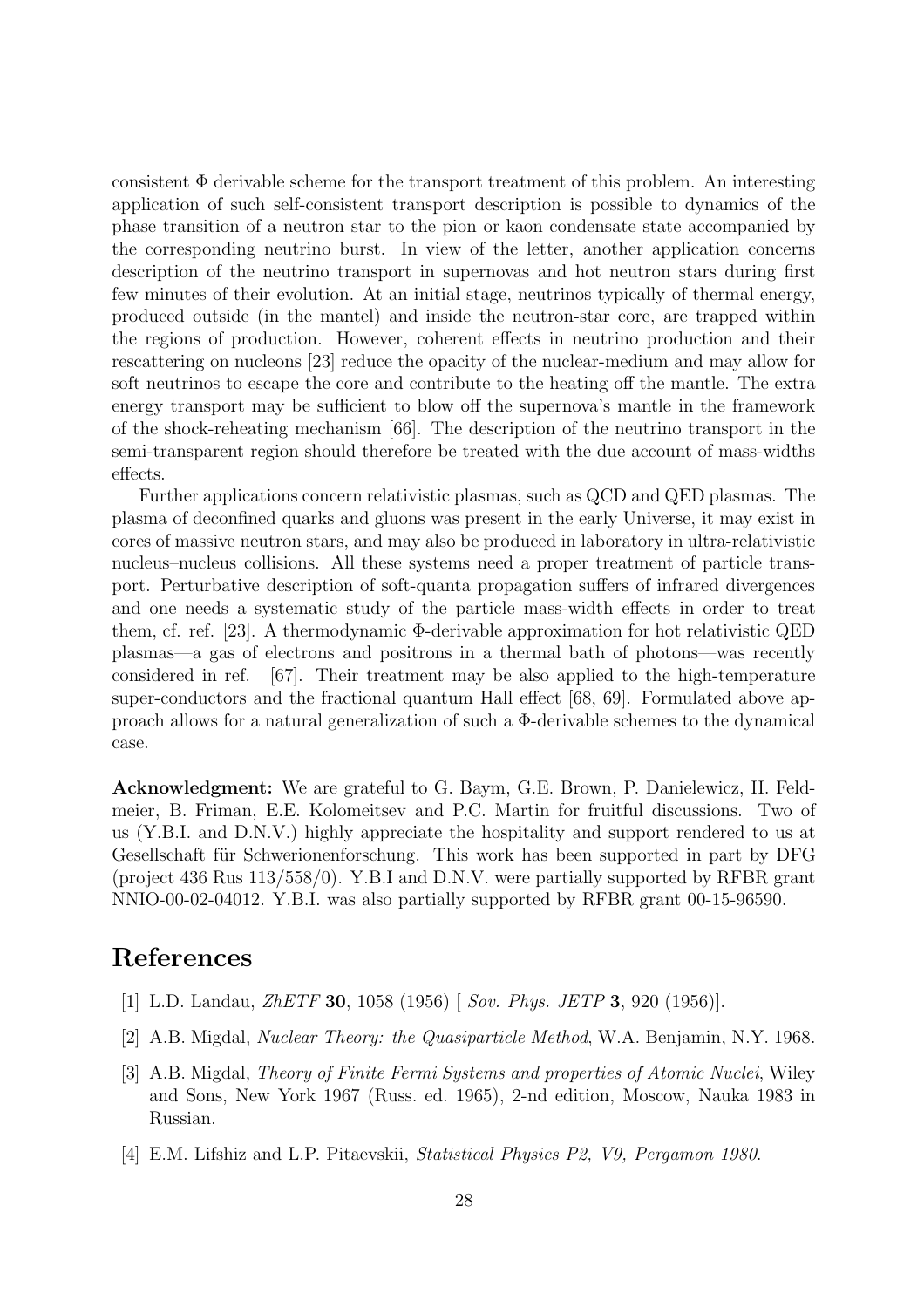- [5] A.B. Migdal, *ZhETF* **61**, 2209 (1971) [Sov. Phys. JETP **34**, 1184 (1972)].
- [6] A.B. Migdal, *ZhETF* **63**, 1993 (1972) [Sov. Phys. JETP **36**, 1052 (1973)].
- [7] A.B. Migdal, *Phys. Rev. Lett.* **31**, 257 (1973); *Nucl. Phys.* **A210**, 421 (1973); *Phys.* Lett. **47B**, 96 (1973), **52B**, 172, 264 (1974).
- [8] A.B. Migdal, Rev. Mod. Phys. 50, 107 (1978).
- [9] A. B. Migdal, E. E. Saperstein, M. A. Troitsky and D.N.Voskresensky, Phys. Rep. 192, 179 (1990).
- [10] D.N. Voskresensky, Nucl. Phys. A555, 293 (1993).
- [11] L. D. Landau and I. Pomeranchuk, Dokl. Akad. Nauk SSSR 92, 553, 735 (1953); also in "Collected Papers of Landau", ed. Ter Haar (Gordon & Breach, 1965) papers 75 - 77.
- [12] A. B. Migdal, *Phys. Rev.* **103**, 1811 (1956) [ Sov. *Phys. JETP* 5, 527 (1957)].
- [13] P. L. Anthony, et al., Phys. Rev. Lett. 75, 1949 (1995); S. Klein, Rev. Mod. Phys. 71, 1501 (1999).
- [14] J. Schwinger, *J. Math. Phys.* **2**, 407 (1961).
- [15] L.P. Kadanoff and G. Baym, Quantum Statistical Mechanics (Benjamin, 1962).
- [16] L.P. Keldysh, ZhETF 47, 1515 (1964) [Sov. Phys. JETP 20, 1018 (1965)].
- [17] G. Baym and L.P. Kadanoff, *Phys. Rev.* **124**, 287 (1961).
- [18] G. Baym, *Phys. Rev.* **127**, 1391 (1962).
- [19] J. M. Luttinger and J. C. Ward, Phys. Rev. 118, 1417 (1960).
- [20] A.A. Abrikosov, L.P. Gorkov, I.E. Dzyaloshinski, Methods of Quantum Field Theory in Statistical Physics , Dover Pub., INC. N.Y., 1975.
- [21] Yu.B. Ivanov, J. Knoll, and D.N. Voskresensky, Nucl. Phys. A 657, 413 (1999).
- [22] Yu.B. Ivanov, J. Knoll and D.N. Voskresensky, Nucl. Phys. A 672, 313 (2000).
- [23] J. Knoll and D.N. Voskresensky, Ann. Phys. 249, 532 (1996); Phys. Lett. B 351, 43 (1995).
- [24] H. van Hees and J. Knoll, proceedings of the Intern. Workshop XXVIII on Gross Properties of Nuclei and Nuclear Excitations, Hirschegg, Austria, Jan 16-22,200, hep-ph/0002087, and to be published.
- [25] W. Weinhold, B.L. Friman, and W. Nörenberg,  $Acta$  Phys. Pol. 27, 3249 (1996); Phys. Lett. B 433, 236 (1998).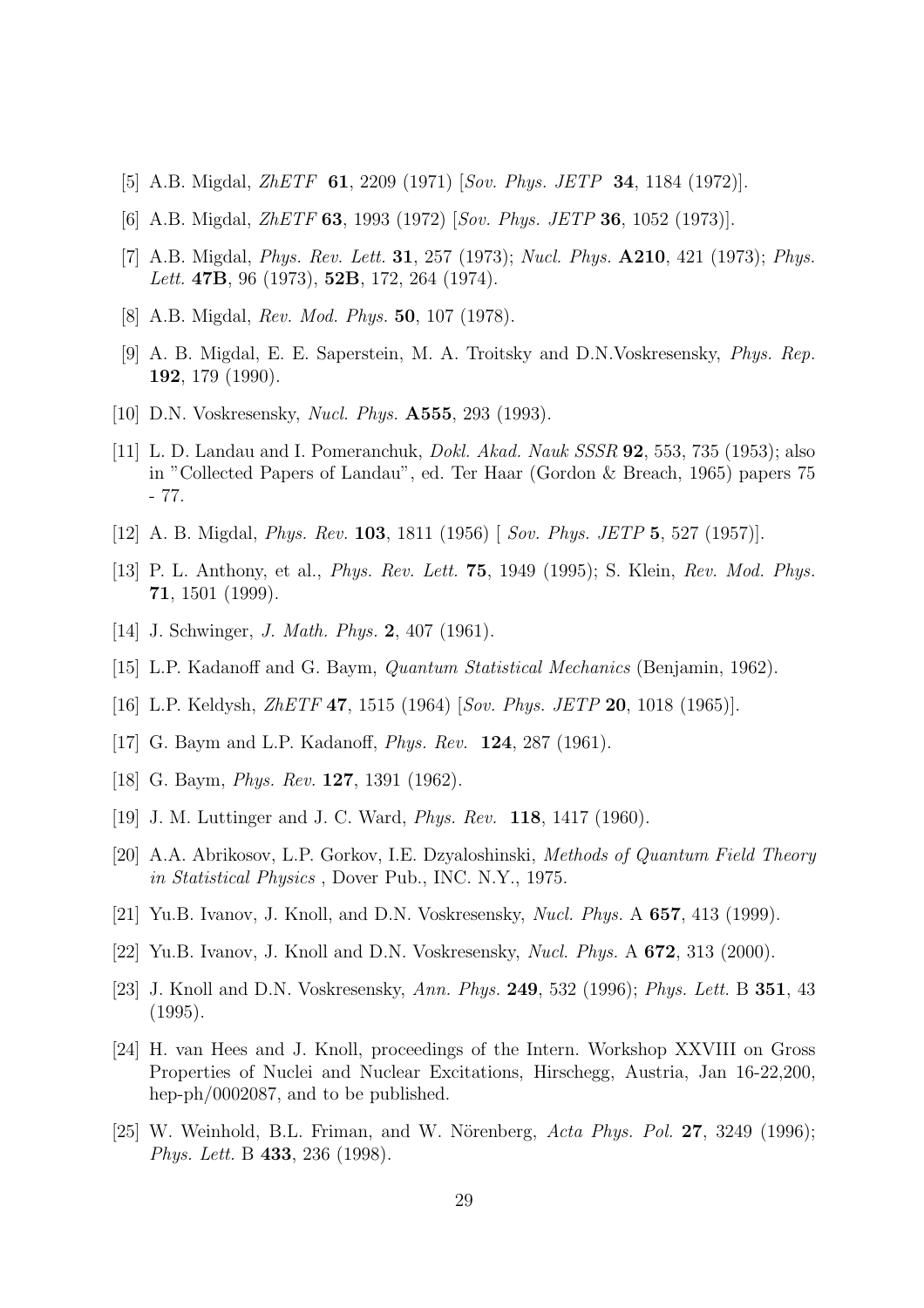- [26] J. Knoll and C. Guet, *Nucl. Phys.* A **494**, 334 (1989); M. Durand and J. Knoll, *Nucl. Phys.* A **496**, 539 (1989).
- [27] D. N. Voskresensky and A. V. Senatorov, Yad. Fiz. 45, 657 (1987) [in Engl. translation Sov.J.Nucl.Phys. 45, 411 (1987).
- [28] J. Knoll, proceedings of the Erice School on Nuclear Physics in Erice, Sicily, Italy, September 17 -25 1998, published in Progress in Particle and Nuclear Physics 42, 177 (1999).
- [29] M. Herrmann, B.L. Friman, and W. Nörenberg, *Nucl. Phys.* A  $560$ , 411 (1993).
- [30] R. Rapp, G. Chanfray, and J. Wambach, Nucl. Phys. A 617, 472 (1997).
- [31] S. Leupold, U. Mosel, *Phys. Rev.* C **58**, 2939 (1998).
- [32] F. Klingl, N. Kaiser, and W. Weise, Nucl. Phys. A 624, 527 (1997).
- [33] B.L. Friman and H.-J. Pirner, *Nucl. Phys.* A **617**, 496 (1997)
- [34] B. Friman, M. Lutz and G. Wolf, GSI-Preprint-98-63, nucl-th/9811040.
- [35] E. Beth, G.E. Uhlenbeck, Physica 4, 915 (1937).
- [36] K. Huang, "Statistical Mechanics", Wiley, New York (1963).
- [37] R. Dashen, S. Ma, H.J. Bernstein, Phys.Rev. 187, 345 (1969).
- [38] A. Z. Mekjian, *Phys. Rev.* C **17**, 1051 (1978).
- [39] R. Venugopalan and M. Prakash, Nucl. Phys. A 456, 718 (1992).
- [40] W. Lenz, Z. Phys. **56**, 778 (1929).
- [41] L.D. Landau and E.M. Lifshiz, Quantum Mechanics, Part 3, Pergamon press, 1977.
- [42] P. Danielewicz and S. Pratt, *Phys. Rev.* **C53**, 249 (1996).
- [43] W. Botermans and R. Malfliet, Phys. Rep. 198, 115 (1990).
- [44] B. Bezzerides and D.F. DuBois, Ann. Phys. (N.Y.) **70**, 10 (1972).
- [45] P. Lipavsky, V. Spicka and B. Velicky, *Phys. Rev. D* **34**, 6933 (1986).
- [46] V. Spicka and P. Lipavsky, Phys. Rev. Lett. 73, 3439 (1994); Phys. Rev. B 52, 14615 (1995).
- [47] W.D. Kraeft, D. Kremp, W. Ebeling and G. Röpke, *Quantum Statistics of Charged* Particle Systems (Akademie-Verlag, Berlin, 1986).
- [48] M. Bonitz, Quantum Kinetic Theory (Teubner, Stuttgart/Leipzig, 1998).